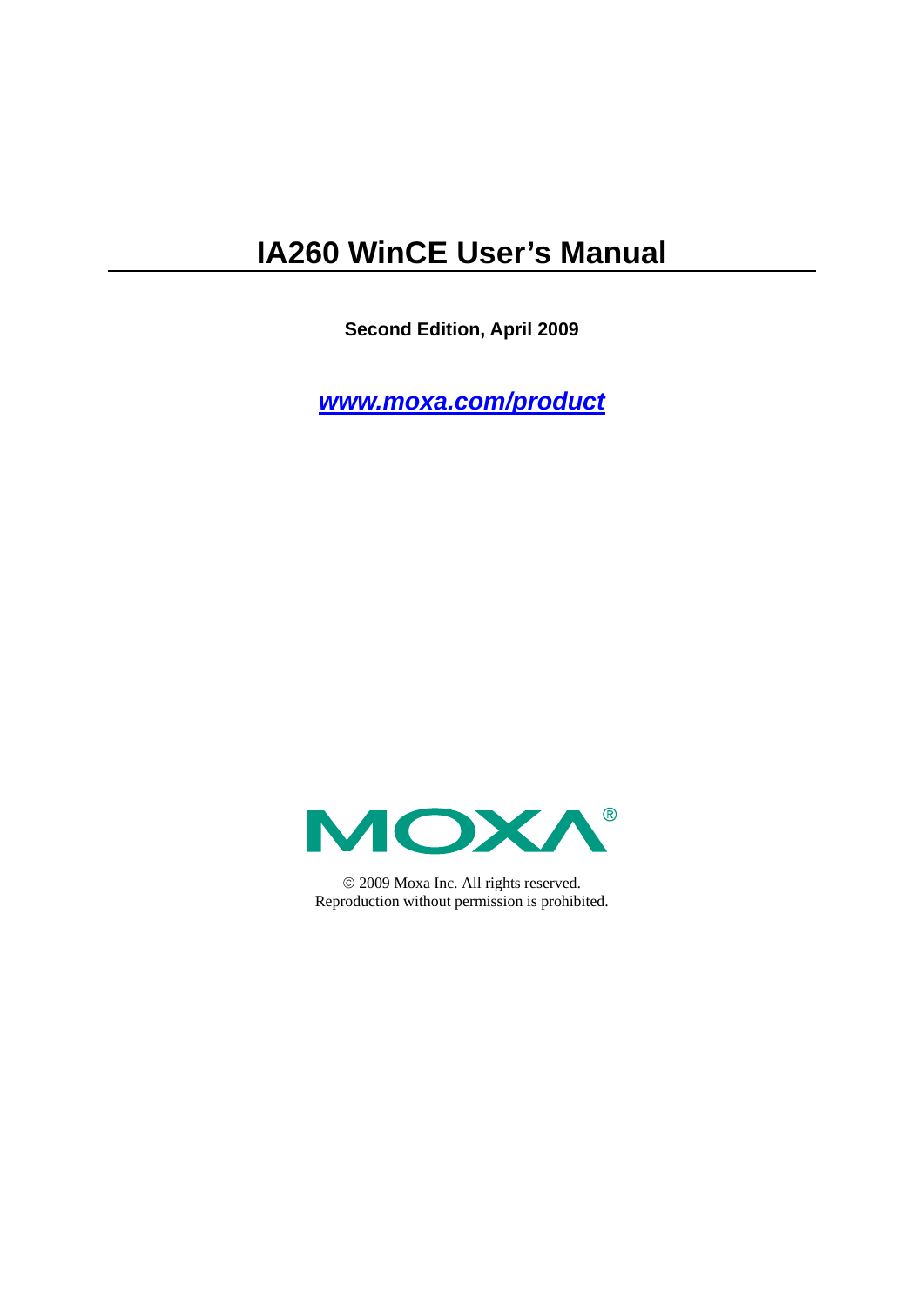# **IA260 WinCE User's Manual**

The software described in this manual is furnished under a license agreement and may be used only in accordance with the terms of that agreement.

### **Copyright Notice**

Copyright © 2009 Moxa Inc. All rights reserved. Reproduction without permission is prohibited.

### **Trademarks**

MOXA is a registered trademark of Moxa Inc. All other trademarks or registered marks in this manual belong to their respective manufacturers.

#### **Disclaimer**

Information in this document is subject to change without notice and does not represent a commitment on the part of Moxa.

Moxa provides this document "as is," without warranty of any kind, either expressed or implied, including, but not limited to, its particular purpose. Moxa reserves the right to make improvements and/or changes to this manual, or to the products and/or the programs described in this manual, at any time.

Information provided in this manual is intended to be accurate and reliable. However, Moxa assumes no responsibility for its use, or for any infringements on the rights of third parties that may result from its use.

This product might include unintentional technical or typographical errors. Changes are periodically made to the information herein to correct such errors, and these changes are incorporated into new editions of the publication.

### **Technical Support Contact Information [www.moxa.com/support](http://www.moxa.com/support)**

#### Moxa Americas:

Toll-free: 1-888-669-2872 Tel: +1-714-528-6777 Fax:  $+1-714-528-6778$ 

#### Moxa China (Shanghai office): Toll-free: 800-820-5036 Tel: +86-21-5258-9955

 $Fax: +86-10-6872-3958$ 

#### Moxa Europe:

Tel: +49-89-3 70 03 99-0 Fax: +49-89-3 70 03 99-99 Moxa Asia-Pacific:

Tel: +886-2-8919-1230 Fax: +886-2-8919-1231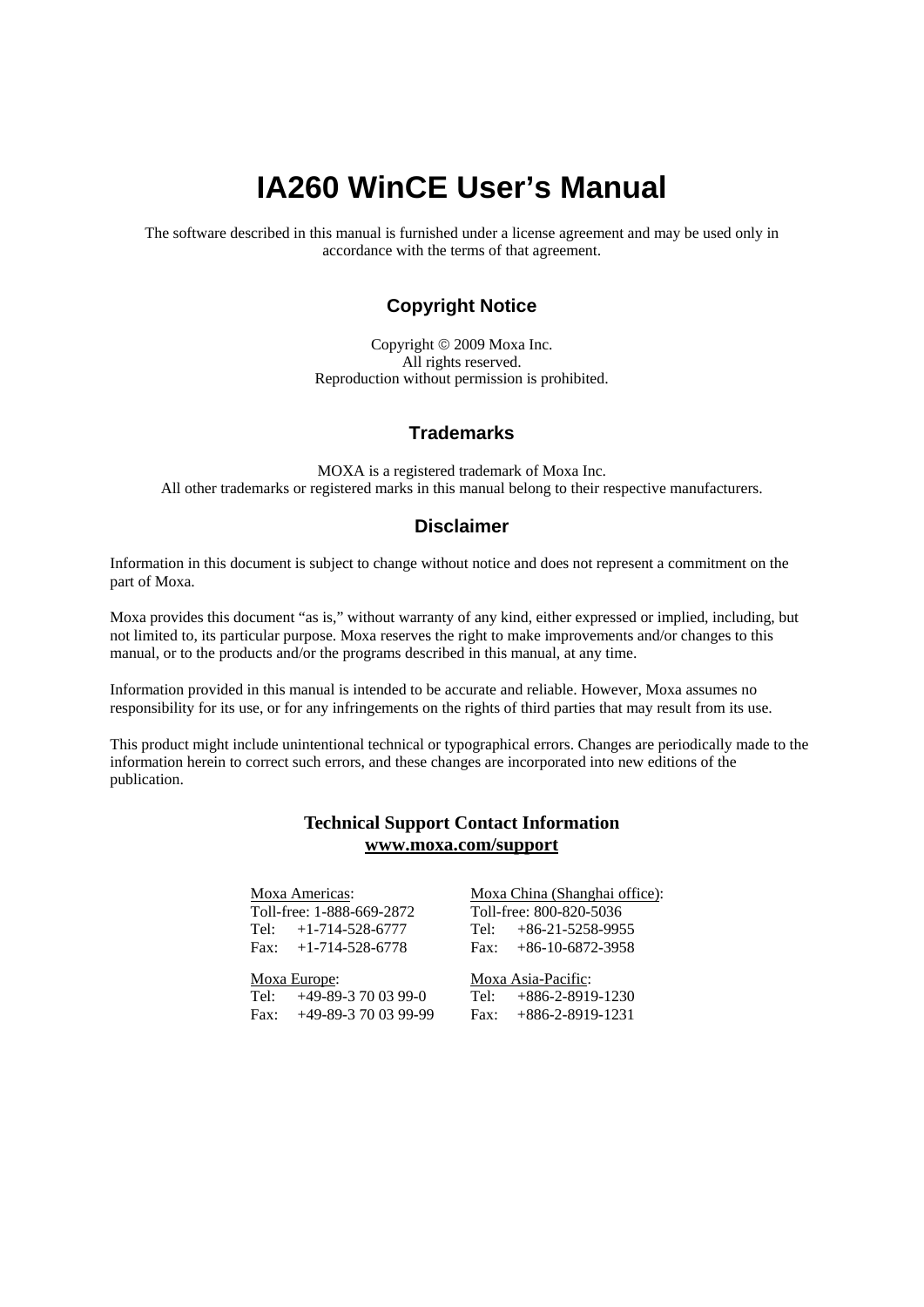# **Table of Contents**

| <b>Chapter 1</b> |  |
|------------------|--|
|                  |  |
|                  |  |
|                  |  |
|                  |  |
|                  |  |
|                  |  |
|                  |  |
|                  |  |
|                  |  |
|                  |  |
|                  |  |
|                  |  |
|                  |  |
|                  |  |
| <b>Chapter 2</b> |  |
|                  |  |
|                  |  |
|                  |  |
|                  |  |
|                  |  |
|                  |  |
|                  |  |
|                  |  |
|                  |  |
|                  |  |
|                  |  |
|                  |  |
|                  |  |
|                  |  |
|                  |  |
|                  |  |
|                  |  |
|                  |  |
| <b>Chapter 3</b> |  |
|                  |  |
|                  |  |
|                  |  |
|                  |  |
|                  |  |
|                  |  |
|                  |  |
|                  |  |
|                  |  |
|                  |  |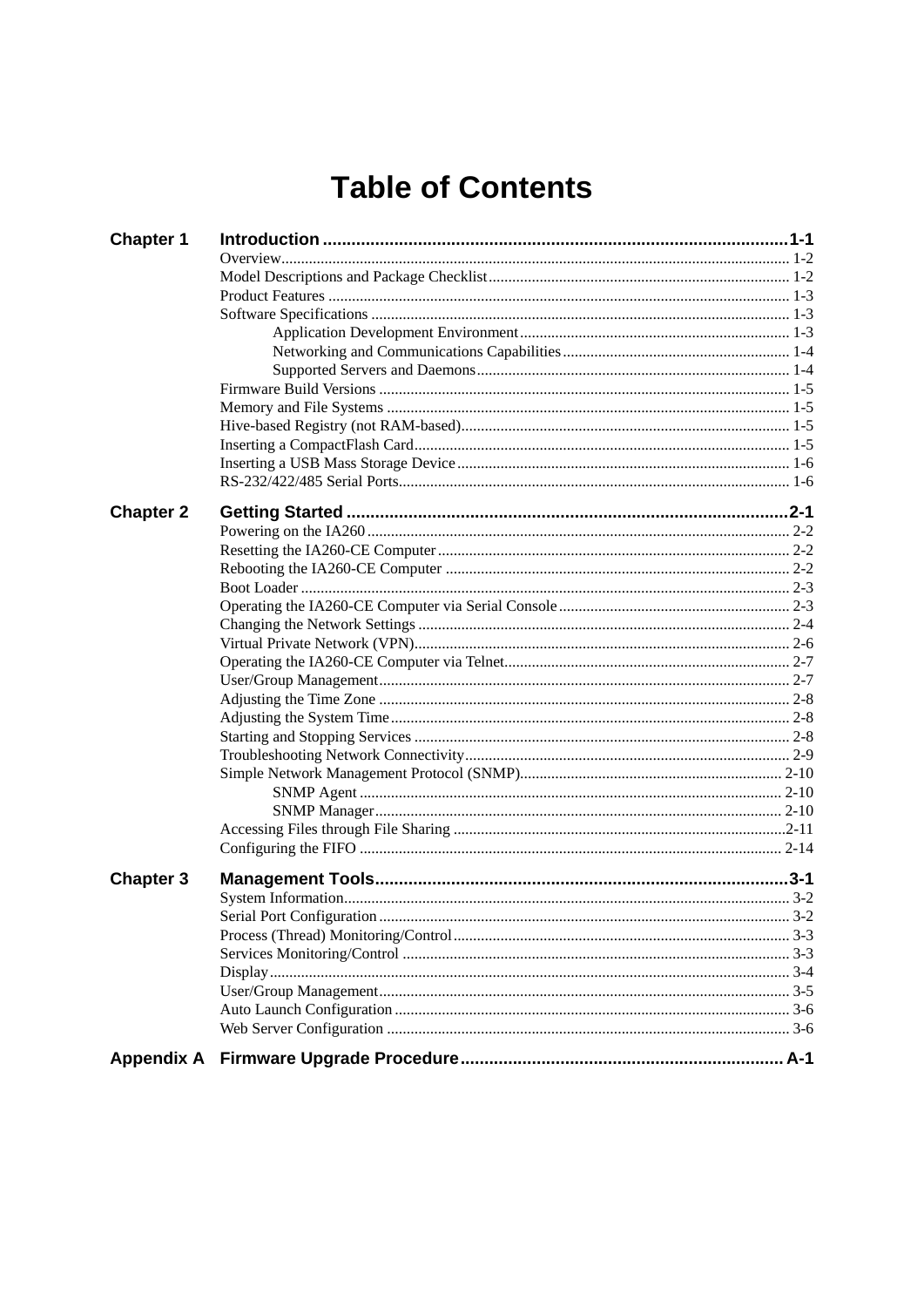# 1 **Introduction**

<span id="page-3-0"></span>Microsoft® Windows® CE 6.0 is an open, scalable, 32-bit operating system (OS) that allows you to build a wide range of innovative, small footprint devices. A typical Windows® CE-based device is designed for a specific use, and often runs disconnected from other computers, or distributed as a front-end to a centralized host. Examples include enterprise tools, such as industrial controllers, communications hubs, point-of-sale terminals, and display devices, such as HMI, advertisement appliances, and interactive panels.

Moxa's IA260 ready-to-run embedded computer provides Windows® developers with an excellent Windows® CE solution. Moxa's extensive experience in kernel development on embedded small footprint communication devices provides the intense technological skills required while porting the Windows® CE 6.0 kernel.

The following topics are covered in this chapter:

- **[Overview](#page-4-1)**
- **[Model Descriptions and Package Checklist](#page-4-2)**
- **[Product Features](#page-5-1)**
- **[Software Specifications](#page-5-2)**
	- ¾ [Application Development Environment](#page-5-3)
	- $\triangleright$  [Networking and Communications Capabilities](#page-6-1)
	- ¾ [Supported Servers and Daemons](#page-6-2)
- **[Firmware Build Versions](#page-7-1)**
- **[Memory and File Systems](#page-7-2)**
- **[Hive-based Registry \(not RAM-based\)](#page-7-3)**
- **[Inserting a CompactFlash Card](#page-7-4)**
- **[Inserting a USB Mass Storage Device](#page-8-1)**
- **[RS-232/422/485 Serial Ports](#page-8-2)**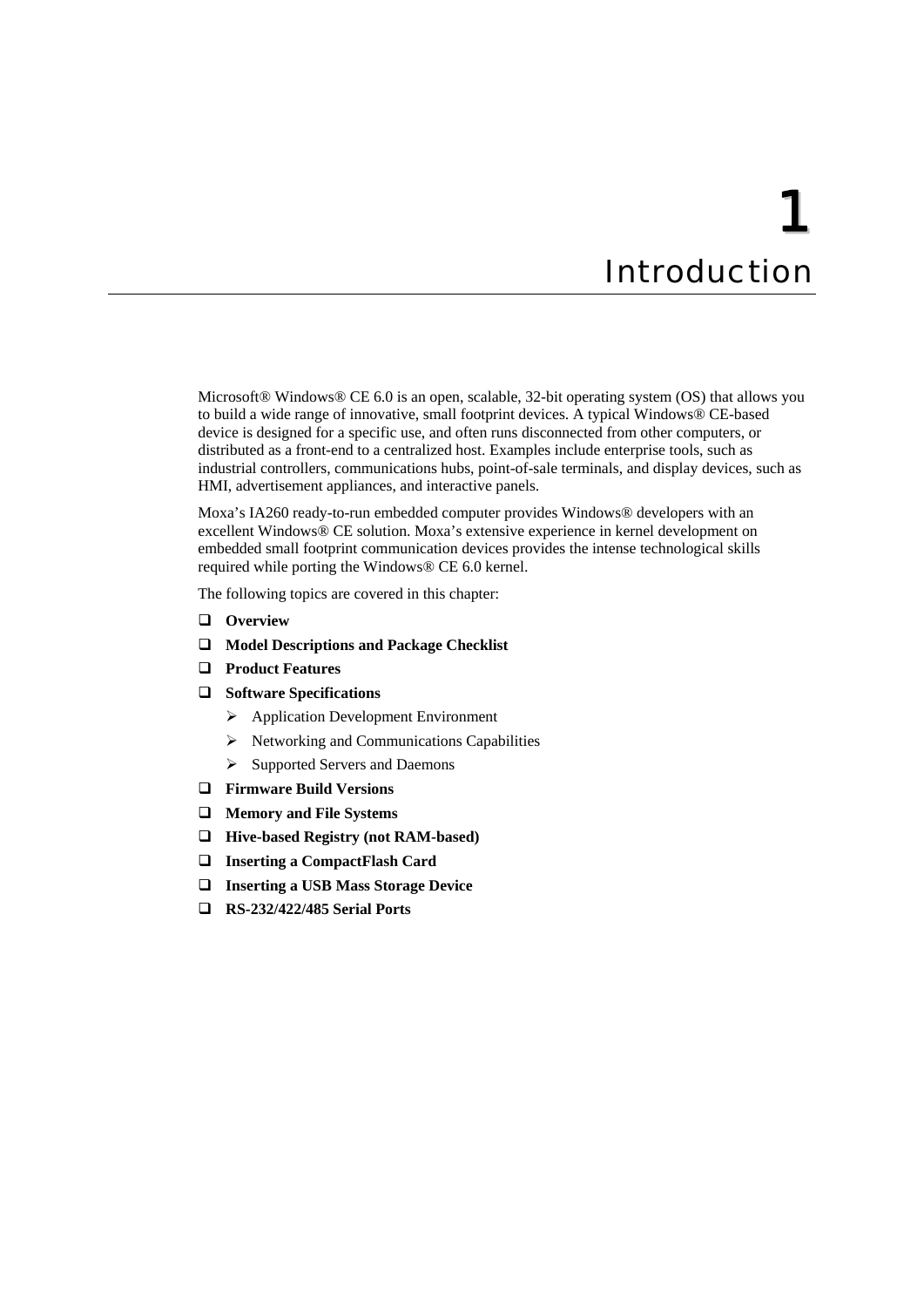### <span id="page-4-1"></span><span id="page-4-0"></span>**Overview**

The IA260 embedded computers feature 4 RS-232/422/485 serial ports, dual Ethernet ports, 8 digital input channels, 8 digital output channels, VGA output, 2 USB hosts and a CompactFlash socket in a compact, industrial-strength aluminum rugged casing. The DIN-Rail vertical form factor makes the IA260 a cost effective solution for installation in small cabinets. This space-saving solution also makes wiring easy, and is the best front-end embedded controller for industrial applications.

Because of its VGA output capability, the IA260 can be used for protocol conversion or data acquisition for field site devices, and is also suitable for SCADA systems in industrial applications, such as manufacturing automation, production line process monitoring, and mining automation. It can serve as an operator interface terminal at a field site by connecting a VGA monitor and appropriate HMI software.

The IA260 comes with RS-232/422/485 ports, digital inputs and outputs, and dual LAN ports, making it an ideal communication platform for redundant network applications.

In addition to the standard model, the IA260 also comes in a wide temperature model. The IA260-T has an operating temperature range of -40 to 75°C, making it suitable for harsh industrial automation environments. The IA260's industrial design provides robust and reliable computing, and the RISC-based architecture allows the IA260 to operate without generating too much heat. The high communication performance and fan-less design make the IA260 ideal for industrial automation environments.

The IA260 embedded computer uses a Cirrus Logic EP9315 ARM9, 32-bit, 200 MHz RISC CPU. Unlike the X86 CPU, which uses a CISC design, the RISC design architecture and modern semiconductor technology provide the IA260 with a powerful computing engine and communication functions, but without generating a lot of heat. The built-in 32 MB NOR Flash ROM and 128 MB SDRAM give you enough memory to run your application software directly on the IA260.

The IA260 comes with the Windows CE 6.0 operating system pre-installed. WinCE 6.0 supports general Windows and .NET CF 2.0 environments. This means that programs developed with standard programming tools such as Embedded Visual C++ or Visual Studio 2005 in Windows PC environments can operate on the IA260 without too much porting effort.

# <span id="page-4-2"></span>**Model Descriptions and Package Checklist**

Two models of the IA260 are available:

#### **IA260-CE**

RISC-based embedded computer with VGA, 4 serial ports, dual LANs, DIO, CompactFlash, USB, WinCE 6.0

#### **IA260-T-CE**

RISC-based embedded computer with VGA, 4 serial ports, dual LANs, DIO, CompactFlash, USB, WinCE 6.0, wide operating temperature

Both models are shipped with the following items:

- y 1 IA260 Embedded Computer
- y Wall-Mounting Kit
- DIN-Rail Mounting Kit (attached to the product's casing)
- **Quick Installation Guide**
- Document & Software CD
- Ethernet Cable: RJ45 to RJ45 cross-over cable, 100 cm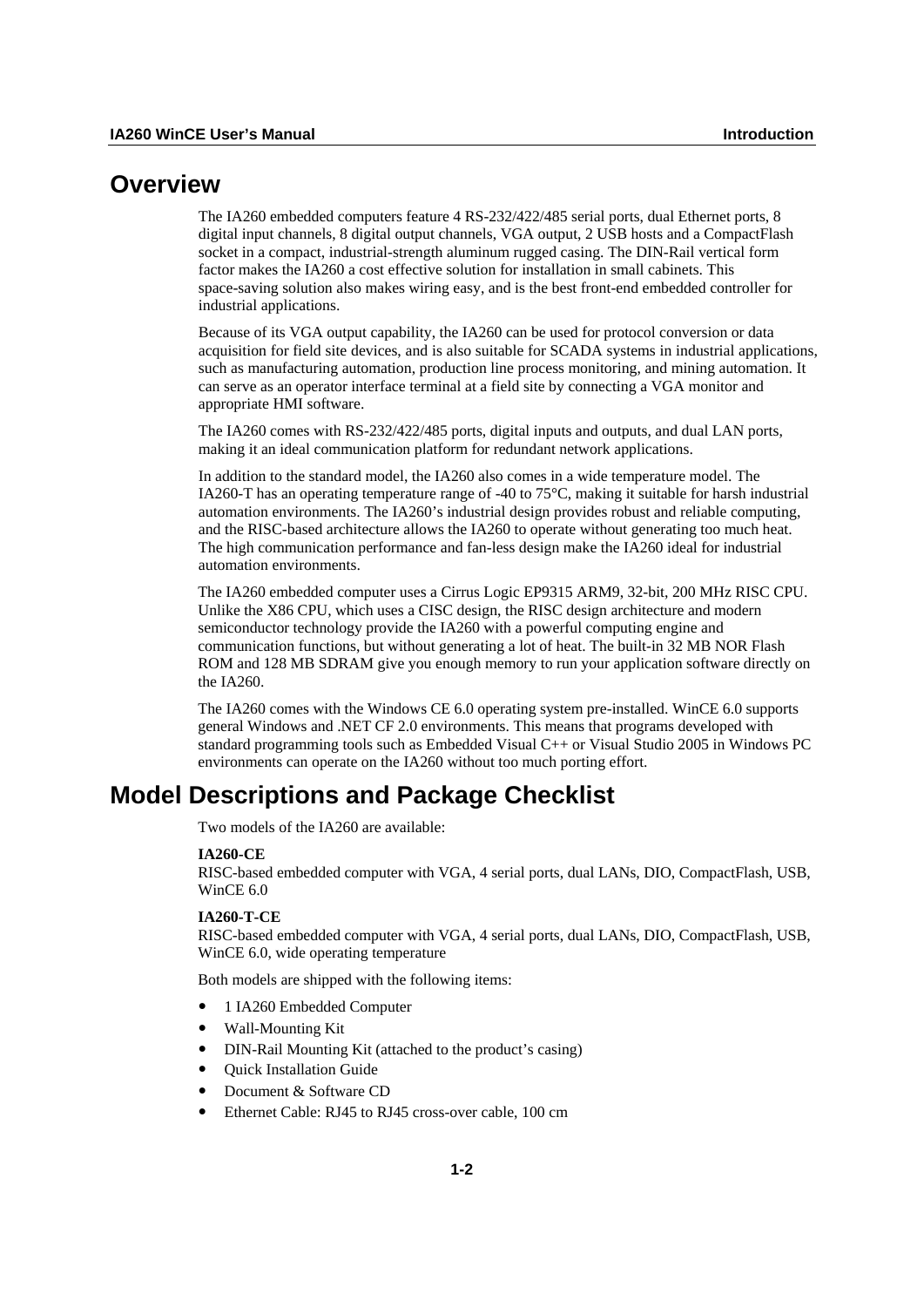- <span id="page-5-0"></span>y CBL-4PINDB9F-100: 4-pin header to DB9 female console port cable, 100 cm
- Universal Power Adaptor
- Product Warranty Statement

NOTE: *Notify your sales representative if any of the above items are missing or damaged.* 

## <span id="page-5-1"></span>**Product Features**

- y Cirrus Logic EP9315 ARM9 CPU, 200 MHz
- y 128 MB RAM on-board, 32 MB Flash Disk
- y VGA interface for field site monitoring
- y 4 RS-232/422/485 serial ports
- Dual 10/100 Mbps Ethernet ports for network redundancy
- y 8+8 DI/DO channels
- 12 to 48VDC power input design
- Supports CF socket and USB 2.0 Host
- Ready-to-Run WinCE 6.0 platform
- -40 to 75°C wide temperature model available

# <span id="page-5-2"></span>**Software Specifications**

IA260 WinCE ready-to-run embedded computers are network centric / head-less computers that are designed to be programmable for embedded communication applications. The software features of the IA260-CE are listed below:

### <span id="page-5-3"></span>Application Development Environment

To make the IA260-CE easy to program, its Windows® CE environment provides the following common, popular application development features that make programming as convenient and easy as in a PC environment.

- y **C Libraries and Run-times**—Compared to the C libraries and run-times used on a desktop PC running Windows®, the C libraries and run-times on an IA260-CE are a subset of the WIN32 APIs. They support full ANSI C run time, standard input/output library, standard input/output ASCII library, and standard ASCII string functions. In addition, they support C++ compiler exception handling and Run-Time Type Information (RTTI) equivalent to desktop C++ compilers.
- **Component Services (COM and DCOM)—The Common Object Model (COM) is an** operating system-independent, object-oriented system for creating binary software components that can interact with other COM-based components in the same process space, in other processes, or on remote machines.
- **Microsoft® Foundation Classes (MFC)—MFC is a comprehensive class library and** complete object-oriented application framework designed to help build applications, COM components, and controls.
- **SOAP Toolkit—SOAP** is an XML-based protocol for object exchange and remote procedure calls. Microsoft® Windows® CE 6.0 provides functionality similar to the SOAP Toolkit version 2 on a desktop computer. The SOAP Toolkit provides a layer that allows COM objects to use SOAP as the transport protocol for remote procedure calls and to interact with Web services.
- y **Microsoft® .NET Compact Framework 2.0 with service pack 2**—Offers a choice of languages, Microsoft® Visual Basic® and Microsoft® Visual C#, and eliminates the common problems faced with language interoperability.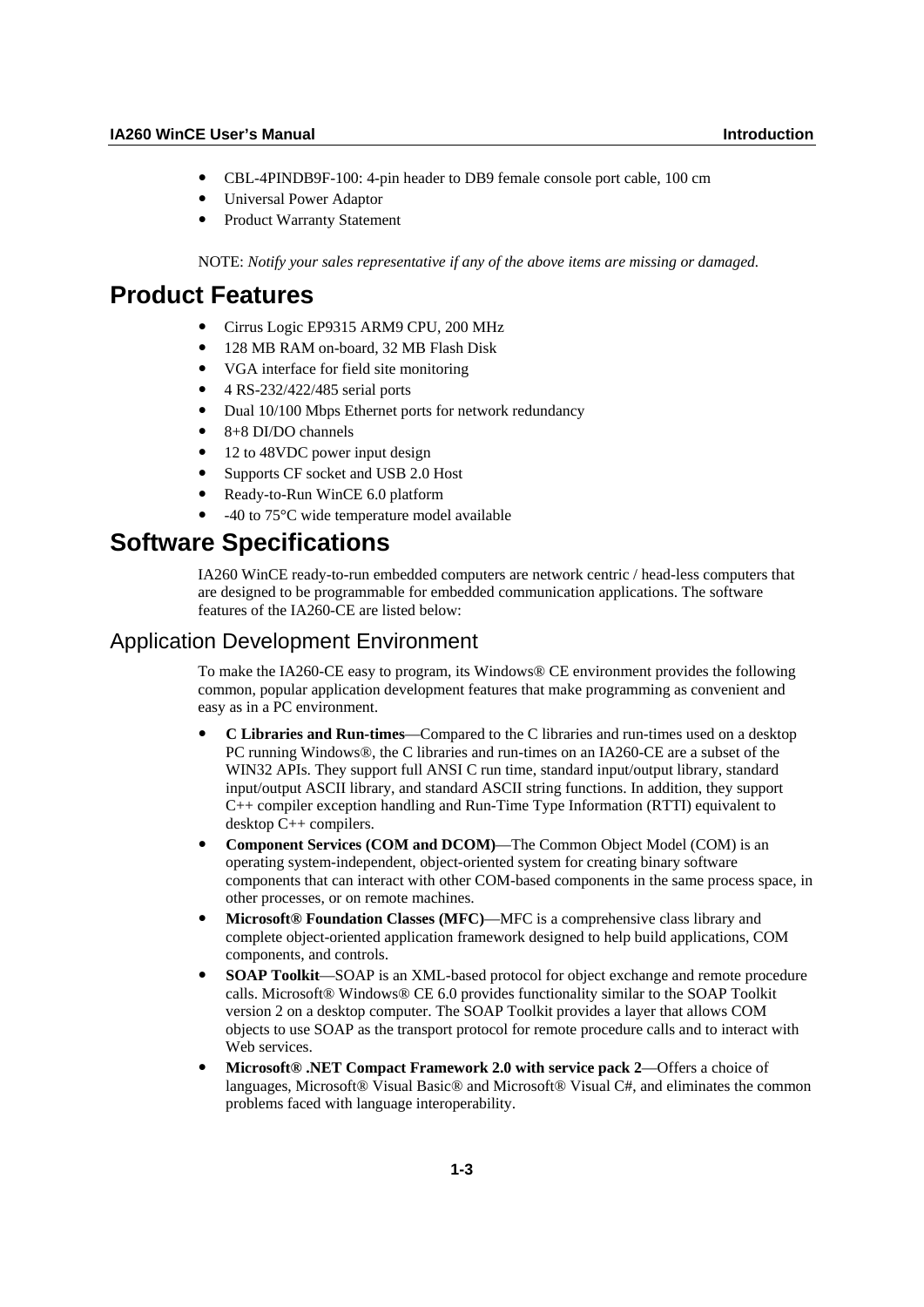- <span id="page-6-0"></span>y **XML**—Provides the Document Object Model (DOM) for XML-based functionality, supports XML Query Language (XQL) and XPATH, Extensible Style Sheet Language Transformations (XSLT) that enable you to transform one class of XML document into another, SAX2 support for event-based parsing of XML documents, including MSXML Writer, and parsing based on Simple API for XML (SAX) for resource-constrained target devices.
- **Winsock 2.2—Provides enhanced capabilities over Winsock 1.1, including installable service** providers for additional third-party protocols, as well as Media sense.

### <span id="page-6-1"></span>Networking and Communications Capabilities

For network-centric embedded application usage, the IA260-CE not only provides powerful communication hardware interfaces, including dual Ethernet and 3-in-1 serial ports, but also supports the networking and communications capabilities that are built into Windows® CE 6.0. The following features are supported:

- **Simple Network Management Protocol (SNMP)—Monitors remote connections to the** network.
- **Simple Network Time Protocol (SNTP) Client—Provides support for synchronizing the** device's system time with an SNTP server, and supports Daylight Savings Time.
- **Serial Communications—In addition to the 16550 UART driver bound to a debug port and** the console port, a special driver for 8 additional Moxa serial ports is also included.
- Network Utilities (IpConfig, Ping, Route)—Utilities for troubleshooting various network problems.
- y **TCP/IP**—Includes IP, Address Resolution Protocol (ARP), Internet Control Message Protocol (ICMP), Internet Group Membership Protocol (IGMP), Transmission Control Protocol (TCP), User Datagram Protocol (UDP), name resolution and registration, and DHCP.

### <span id="page-6-2"></span>Supported Servers and Daemons

In addition to development and communication capabilities, the IA260-CE is also embedded with the following services and daemons. These common and easy-to-use application servers help users migrate the IA26X-CE embedded computer to industrial communication applications easily and conveniently.

- **Telnet Server—A** sample server that allows remote administration through a standard Telnet client.
- **FTP Server—A** sample server used for transferring files to and from remote computer systems over a network using TCP/IP.
- **File Server—The file server functionality in Microsoft® Windows® CE enables clients to** access files and other resources over the network.
- y **Web Server (HTTPD)**—Includes ASP, ISAPI Secure Socket Layer support, SSL 2, SSL 3, and Transport Layer Security (TLS/SSL 3.1) public key-based protocols, and Web Administration ISAPI Extensions.
- **Dial-up Networking—Consists of RAS client API and the Point to Point Protocol (PPP).** RAS and PPP support Extensible Authentication Protocol (EAP) and RAS scripting.
- **Watchdog Service—A CPU Hardware function for resetting the CPU in a user specified time** interval. You must call a Moxa library function to trigger the reset action.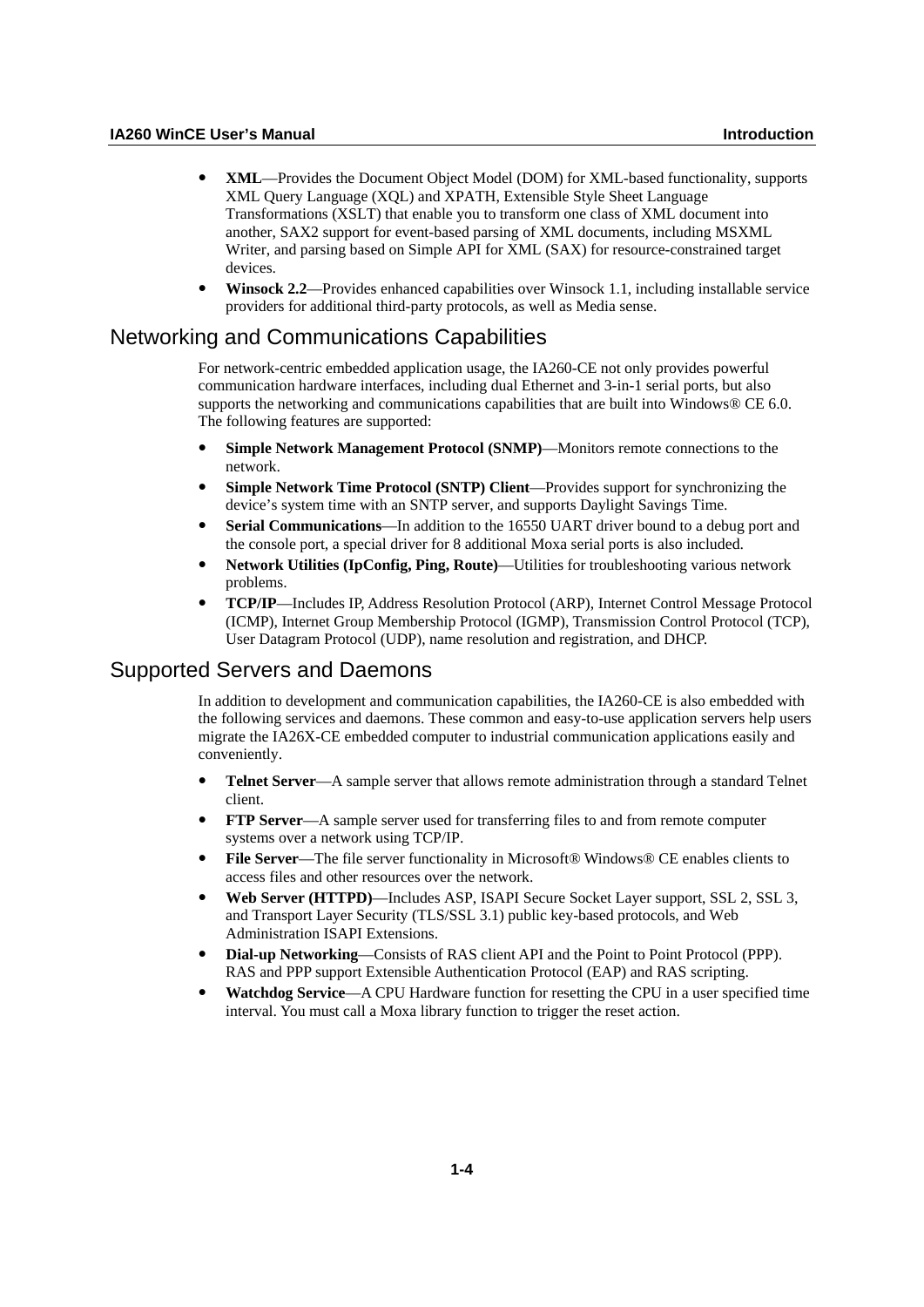### <span id="page-7-1"></span><span id="page-7-0"></span>**Firmware Build Versions**

There are two ways to determine the version of your IA260-CE computer's firmware. You will need to know the firmware version to identify which features your IA260-CE supports.

- Examine the welcome message after you log on to the computer.
- Log on to the web-based management system (described in a later chapter) to view the system information.

### <span id="page-7-2"></span>**Memory and File Systems**

The SDRAM has 128 MB of memory space, of which 112 MB is allocated for the main memory in which the operating system and user applications run. The kernel image occupies the rest of the space.

The IA260-CE's internal file system controls access to the ROM, and also provides file storage in the object store, which is in the RAM. The ROM file system provides persistent storage for applications and the data used by the applications, even when the main power supply is lost. It integrates the read-only files that are stored in Flash ROM with the read/write files of both an application and a user. In the IA260-CE computer, a child directory named "NORFlash" under the root indicates the ROM storage of the flash memory is 12 MB.

The root directory is a 12 MB RAM file system. It can be used for storing temporary files for your applications. However, do not place persistent files or applications in the root directory, because they will be wiped out when the system is shut down. Instead, place them in the "NORFlash" directory.

The file systems for storage devices connected through the USB port and CompactFlash are placed in the root of the internal file system. If you intend to use these devices to port data between your PC and the IA260-CE computer, format them using the FAT file system on your PC.

# <span id="page-7-3"></span>**Hive-based Registry (not RAM-based)**

The registry for the IA260-CE is a hive-based registry instead of a RAM-based registry. The hive-based registry stores registry data in files, or hives, which can be kept on any file system. This removes the need for performing backup and restore on power off.

# <span id="page-7-4"></span>**Inserting a CompactFlash Card**

The IA260-CE is equipped with a CompactFlash slot of type II that supports cards of both types I and II. A mass storage card is considered to be a standard attachment to the computer. Thus, when an empty mass storage card is inserted into the slot, the computer automatically formats it to the FAT system. This process takes a few minutes to complete. When a mass storage card is inserted, the IA260-CE creates a directory named "HardDisk" under the root directory and the newly created directory serves as a link to the storage. The IA260-CE does not support PNP (plug and play) and hot swap for CompactFlash storage devices. Users must switch off the power and then insert the CompactFlash storage device in the slot. When the power is switched on again, the IA260-CE will detect the CompactFlash storage device. Be sure to shut off the power before removing the CompactFlash storage device.

Some CompactFlash storage disks are not compatible with the IA260-CE. You can try using other CompactFlash storage devices, or use "System Manager" to disable ultra DMA.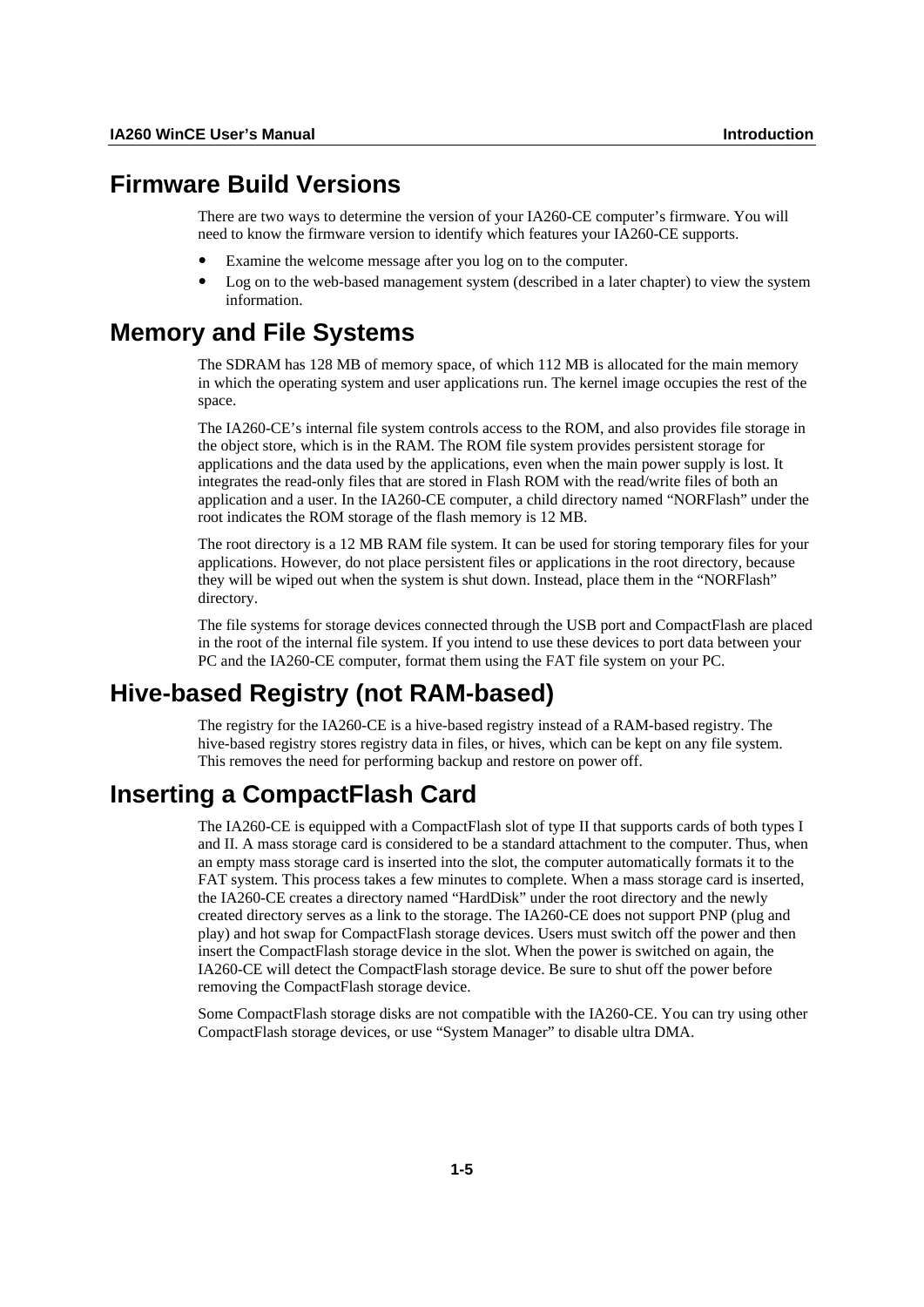| Vendor    | <b>Device Name</b> | <b>Size</b> |
|-----------|--------------------|-------------|
| ScanDisk  | Ultra $\mathbb I$  | 1 GB        |
| Transcend | Compact Flash 80X  | 512 MB      |
| Apacer    | Photo CIENO        | $2$ GB      |
| Unigen    | Compact Flash card | 128 MB      |

<span id="page-8-0"></span>The following table describes the compatible CompactFlash storage devices that have been tested and found to be compatible with the IA260-CE.

# <span id="page-8-1"></span>**Inserting a USB Mass Storage Device**

When an empty USB storage device is plugged into the USB slot on the IA260-CE's rear panel, the computer automatically formats device to the FAT system.

When the first USB mass storage device is plugged in, a directory named "USBDisk" is created in the internal file system under the root directory as a link to the storage device. The directory created for the second USB device is "USBDisk2."

# <span id="page-8-2"></span>**RS-232/422/485 Serial Ports**

The IA260-CE computer has 4 high performance serial ports named COM1:, COM2:, COM3:, and COM4: All of the ports are designed to provide reliable, high-speed, 3-in-1 (i.e., RS-232, RS-422, and RS-485) operation. Each of the ports supports baudrates up to 921600 bps.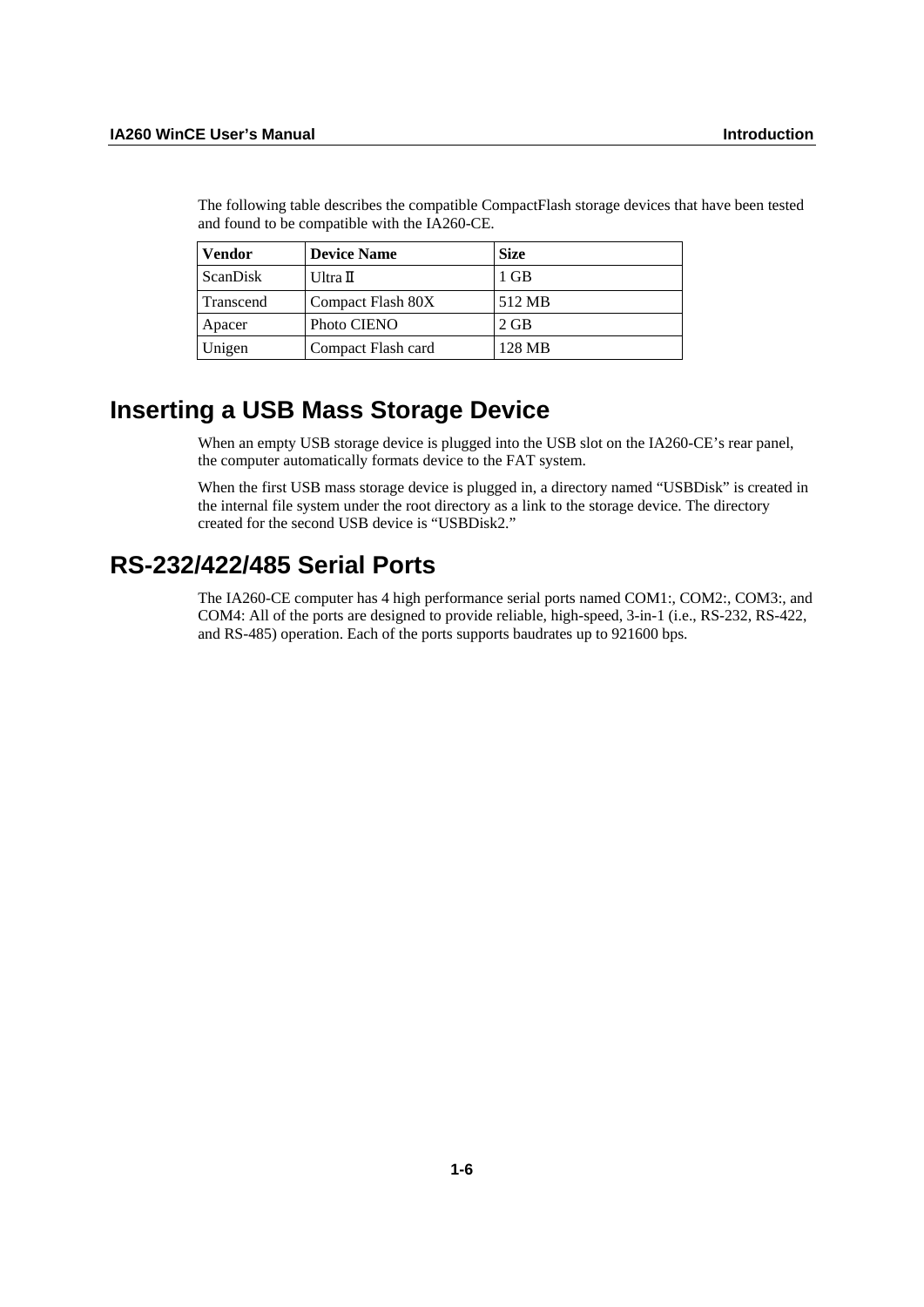# 2 **Getting Started**

<span id="page-9-0"></span>In this chapter, we explain how to operate an IA26X-CE computer from a PC. The PC will be referred to as a development workstation and the IA26X-CE computer will be called the target computer.

We describe the steps needed for some operations, such as setting the system time, troubleshooting network connectivity, etc. Some of these operations can be done using system commands after gaining access to the computer, and others can be done with a web-based management system, as described in a later chapter.

The following topics are covered in this chapter:

- **[Powering on the IA260](#page-10-1)**
- **[Resetting the IA260-CE Computer](#page-10-2)**
- **[Rebooting the IA260-CE Computer](#page-10-3)**
- **[Boot Loader](#page-11-1)**
- **[Operating the IA260-CE Computer via Serial Console](#page-11-2)**
- **[Changing the Network Settings](#page-12-1)**
- **[Virtual Private Network \(VPN\)](#page-14-1)**
- **[Operating the IA260-CE Computer via Telnet](#page-15-1)**
- **[User/Group Management](#page-15-2)**
- **[Adjusting the Time Zone](#page-16-1)**
- **[Adjusting the System Time](#page-16-2)**
- **[Starting and Stopping Services](#page-16-3)**
- **[Troubleshooting Network Connectivity](#page-17-1)**
- **[Simple Network Management Protocol \(SNMP\)](#page-18-1)** 
	- $\triangleright$  [SNMP Agent](#page-18-2)
	- $\triangleright$  [SNMP Manager](#page-18-3)
- **[Accessing Files through File Sharing](#page-19-1)**
- **[Configuring the FIFO](#page-22-1)**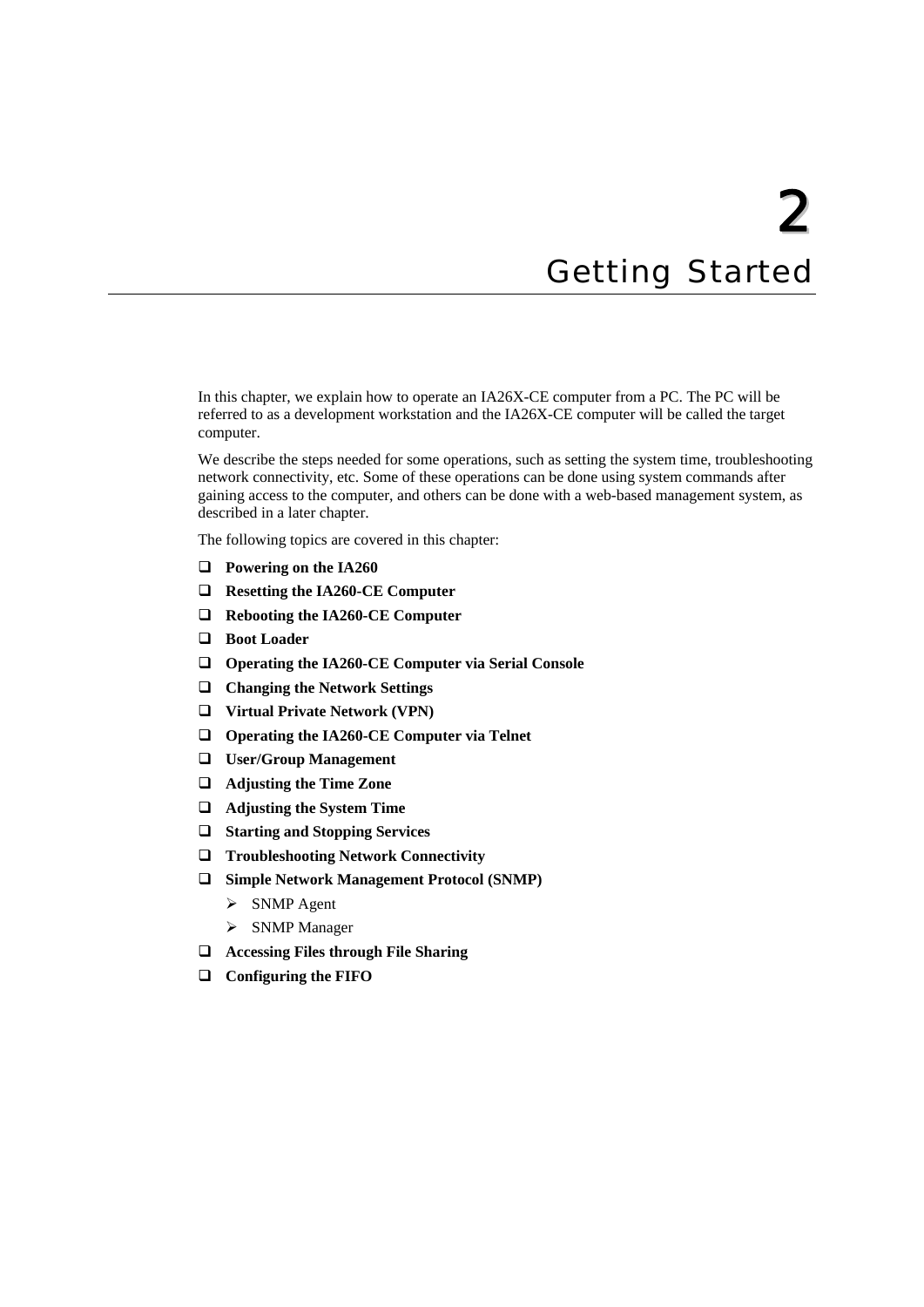# <span id="page-10-1"></span><span id="page-10-0"></span>**Powering on the IA260**

To boot up the system, connect the power source to the power input located on the computer's top panel. It takes about 5 seconds for the system to boot up. You will hear a clear "BEEP" sound when the boot up procedure is finished. Once the system is ready, the "Ready" LED will light up and stay on until you shut down the computer.

# <span id="page-10-2"></span>**Resetting the IA260-CE Computer**

**Warm-Start:** When powering on, push the "Reset" button briefly (for less than1 second). The computer will reboot automatically.

**Cold-Start:** Switch the power off and then on again. The computer will reboot automatically.

**Reset to Factory Defaults (Configuration only):** If the computer is not working properly and you would like to reset it to factory default settings, press and hold the "Reset" button for 5 seconds as the operating system is starting up. The buzzer sounds while the factory default settings are being loaded. After the factory default settings have finished loading, the computer will reboot automatically. Do not confuse this action with "Warm-Start."

**Reset to Factory Defaults (Configuration and file system):** If the computer will not start up, you **must** go to the Boot Loader and format the flash storage. Once the flash storage has been reformatted, restart the computer.

# <span id="page-10-3"></span>**Rebooting the IA260-CE Computer**

While the computer is powering on, click the "start" button and select "Reboot." The computer will reboot automatically.

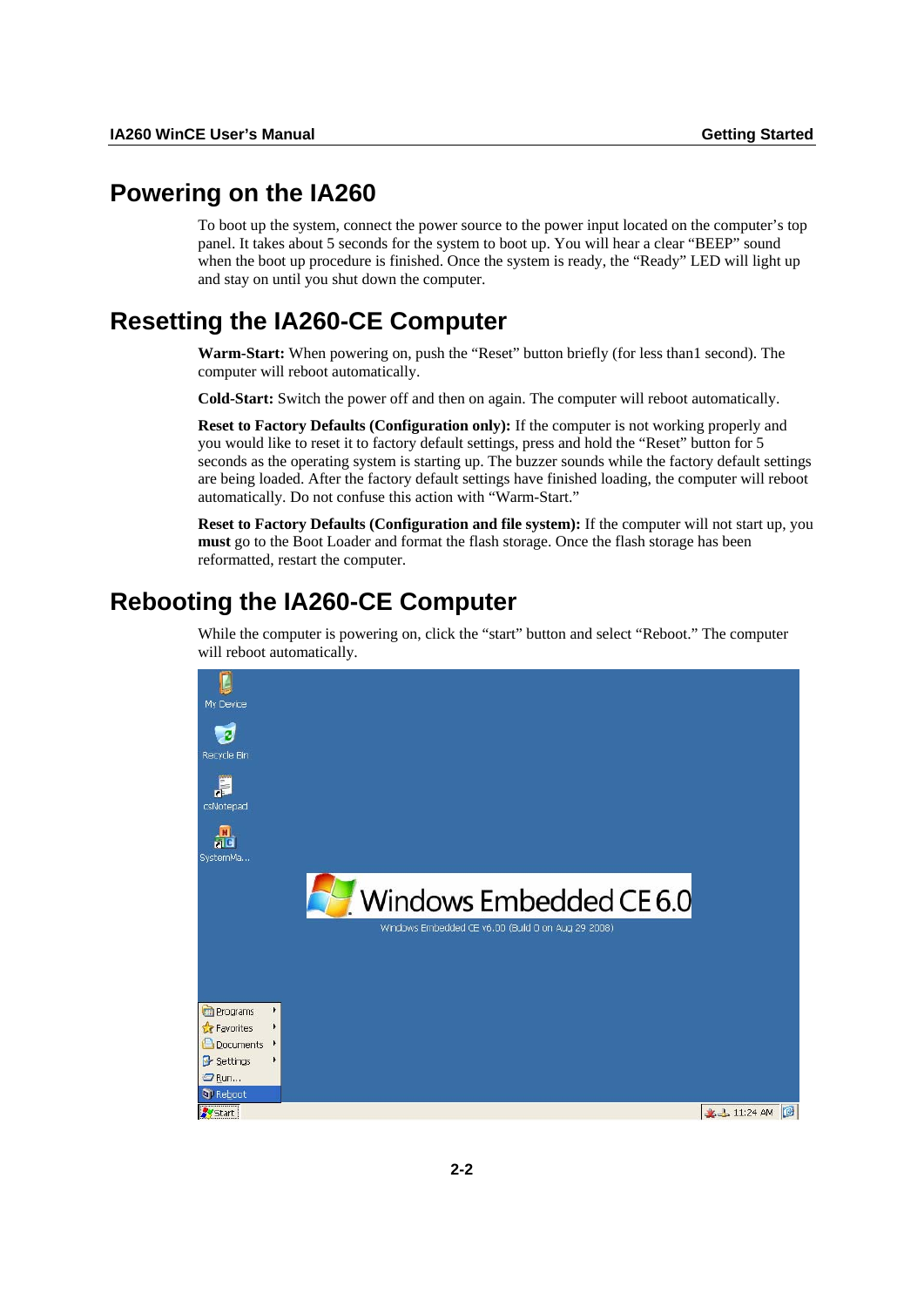### <span id="page-11-1"></span><span id="page-11-0"></span>**Boot Loader**

Three functions are provided to enhance the stability of the operating system.

- **Reset to default**—This function allows users to load the factory default into the IA260.
- **Format storage flash—CE** 6.0 is a FAT-based system. The system cannot work well when the FAT table is crashed. This function allows users to format the file system and reboot IA260.
- **Firmware upgrade—The latest firmware can be downloaded from Moxa's website. See** Appendix A for instructions on how to upgrade the firmware.

Use the following procedure to access the boot loader menu from the serial console:

- **Step 1:** Power off the IA260-CE.
- **Step 2:** Connect the serial console cable to your PC.
- **Step 3:** Go to  $[Start] \rightarrow [Programs] \rightarrow [Accessories] \rightarrow [Communication] \rightarrow [Terminal]$  to create a new terminal. Use these settings: Baudrate  $= 115200$ , Hardware Flow Control  $=$ None, Data bits = 8, Parity = None, Stop bits = 1, Terminal = VT100.
- **Step 4:** Activate this terminal window on your PC.
- **Step 5:** Hold down the "DEL" key.
- **Step 6:** Power on the IA260-CE.

## <span id="page-11-2"></span>**Operating the IA260-CE Computer via Serial Console**

The serial console port gives users a convenient way of connecting the development workstation to the console utility of the target computer. This method is particularly useful when using the target computer for the first time.

After connecting the serial cable, return to the development workstation and start a terminal program (e.g., HyperTerminal). Use the following console port settings.

| <b>Baud rate</b>    | 115200 bps |
|---------------------|------------|
| <b>Parity</b>       | None       |
| Data bits           |            |
| <b>Stop bits</b>    |            |
| <b>Flow Control</b> | None       |
| <b>Terminal</b>     | VT100      |

Next enter the login name and password. The default values are both **admin**.

**Login: admin** 

**Password: admin**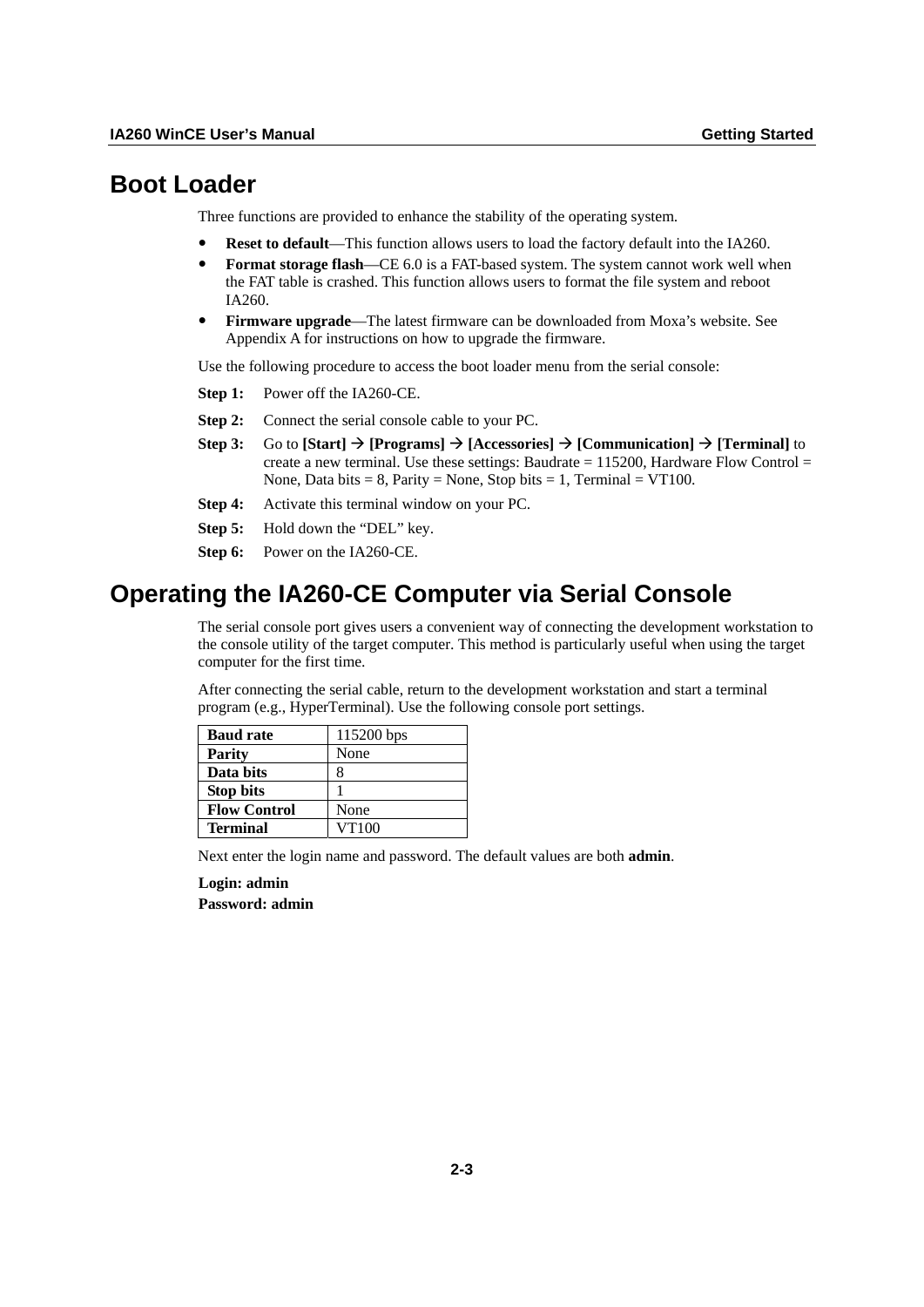# <span id="page-12-1"></span><span id="page-12-0"></span>**Changing the Network Settings**

The IA260-CE computer comes with two network interfaces. The default IP addresses and netmasks of the network interfaces are as follows:

|       | <b>Default IP Address</b> | <b>Netmask</b> |
|-------|---------------------------|----------------|
| LAN 1 | 192.168.3.127             | 255.255.255.0  |
| LAN 2 | 192.168.4.127             | 255.255.255.0  |

There are two methods to change the network settings of the IA260: Use the network settings function of the OS, or use the Serial Console connection.

Use the following procedure to change your network settings.

1. Go to  $[Start] \rightarrow [Setting] \rightarrow [Network and Dial-Up$  Connections].

| File Edit View Advanced X   E E               |                   | $k^2$ $\times$ |
|-----------------------------------------------|-------------------|----------------|
| 乳<br>乳                                        |                   |                |
| AX887961<br>Make New<br>Connection<br>CS89501 |                   |                |
|                                               |                   |                |
|                                               |                   |                |
|                                               |                   |                |
|                                               |                   |                |
|                                               |                   |                |
|                                               |                   |                |
|                                               |                   |                |
|                                               |                   |                |
|                                               |                   |                |
|                                               |                   |                |
|                                               |                   |                |
|                                               |                   |                |
|                                               |                   |                |
|                                               |                   |                |
|                                               |                   |                |
|                                               |                   |                |
|                                               |                   |                |
| Start Network Connections                     | <b>上北</b> 1:56 PM | G              |
|                                               |                   |                |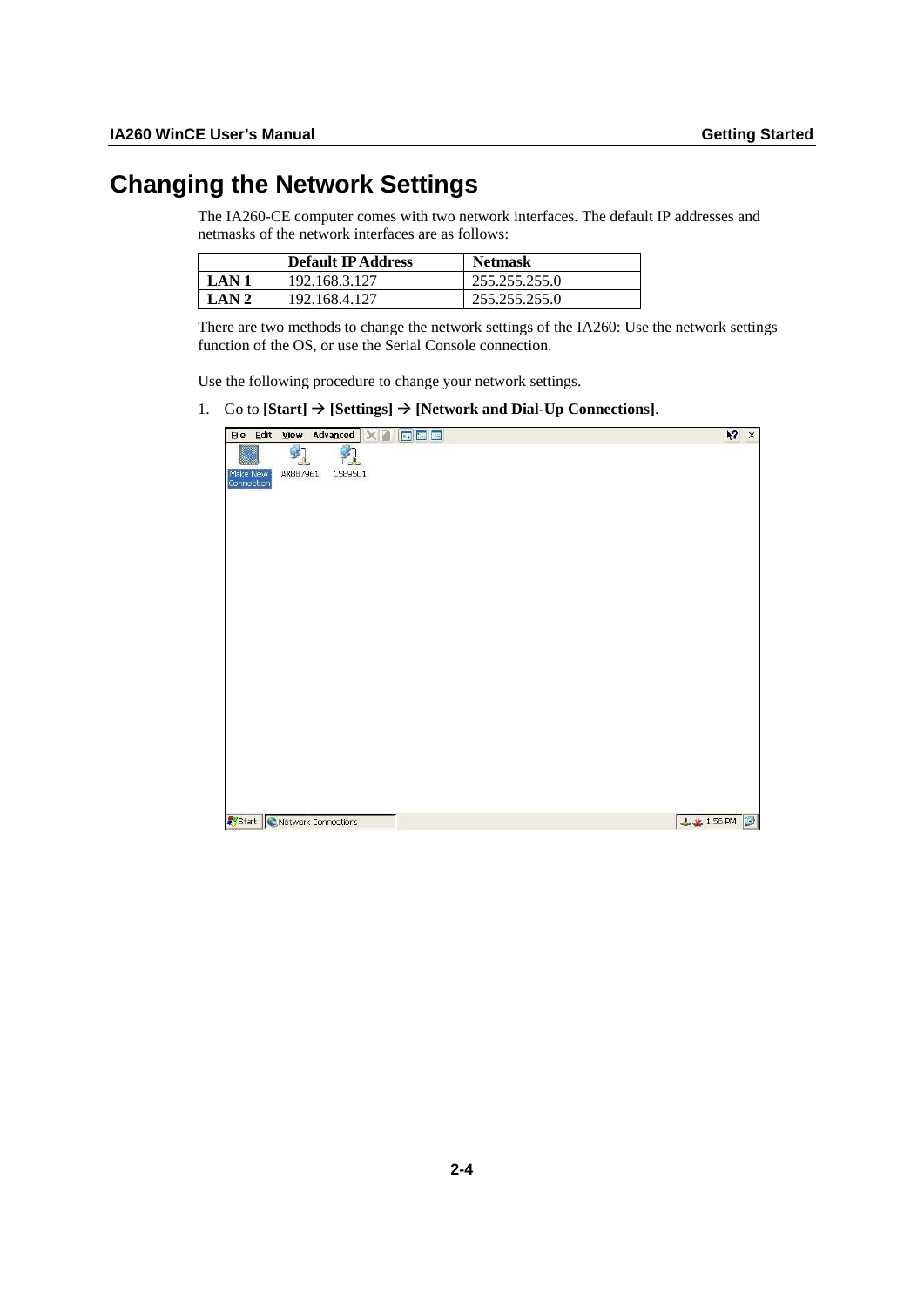- File Edit View Advanced X D F E  $\sqrt{2}$   $\times$ 鴨 乳 乳 Make New<br>Connection AX887961 CS89501 'EP9312 Ethernet Driver' Settings  $\boxed{\text{OK}}$ IP Address Name Servers An IP address can be  $\begin{tabular}{ll} \textbf{An IP address can be} & \textbf{O} \textbf{D} \textbf{t} \textbf{a} \textbf{h} \textbf{a} \textbf{n} \textbf{b} \\ \textbf{a} \textbf{u} \textbf{c} \textbf{m} \textbf{b} \textbf{c} \textbf{c} \textbf{b} \textbf{c} \textbf{c} \textbf{b} \textbf{c} \textbf{c} \textbf{c} \textbf{b} \textbf{c} \textbf{c} \textbf{c} \textbf{b} \textbf{c} \textbf{c} \textbf{c}$ O Obtain an IP address via DHCP Specify an IP address 192.168.27.177 Subnet Mask: 255.255.255.0 Default Gateway: Start Network Connections 上半 1:57 PM 图
- 2. Right click the **LAN** icon and the click **Property**.

3. Click **OK**.

Another method to change the network setting is via Serial Console. Refer to "Operating the IA260-CE Computer via Serial Console", and connect the IA260. Type **netconfig -h** to get help on this utility.

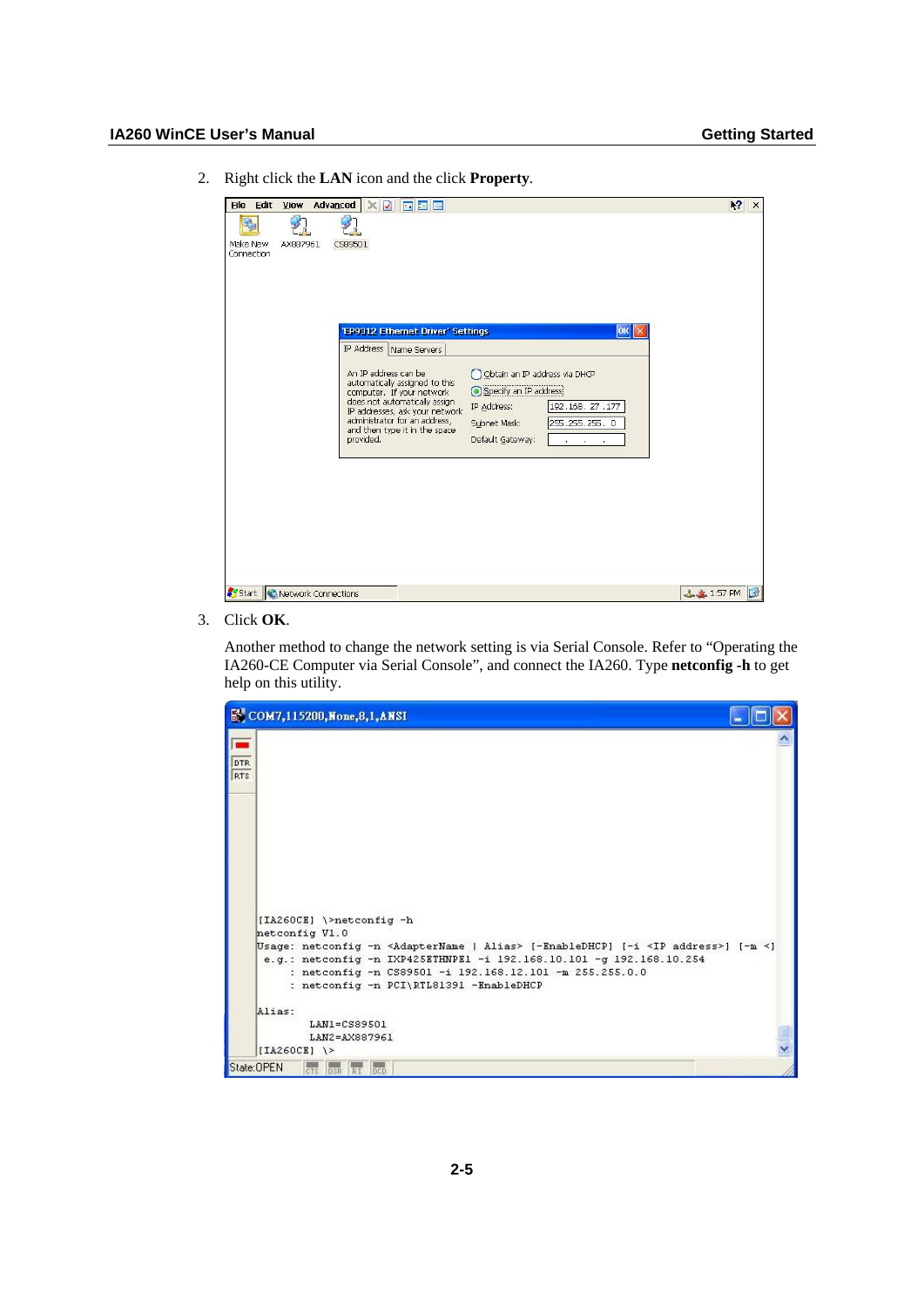<span id="page-14-0"></span>To illustrate how to match the settings to your application, let's assume that your development workstation has a LAN port at 192.168.1.5, and the Domain Name Server (DNS) is at 192.168.2.6. In this case, you should issue the following command:

#### **\> netconfig –n LAN1 –i 192.168.1.5 –m 255.255.255.0 –g 192.168.1.254 –d 192.168.2.6**

Use netconfig command without parameters to view the new settings:

**\> netconfig LAN1 Interface Configuration: IP Address: 192.168.1.5 SubNet Mask: 255.255.255.0 Gateway: 192.168.1.254 DNS: 192.168.2.6 LAN2 Interface Configuration: IP Address: 192.168.4.127 SubNet Mask: 255.255.255.0 Gateway: DNS:** 

### <span id="page-14-1"></span>**Virtual Private Network (VPN)**

Windows Embedded CE supports Virtual Private Networks (VPNs). The VPN support in Windows Embedded CE includes Layer Two Tunneling Protocol (L2TP), IP Security Protocol (IPSec), and Point-to-Point Tunneling Protocol (PPTP). L2TP/IPSec enables enhanced security for Virtual Private Network (VPN) client connections from Windows Embedded CE-based devices to corporate servers. PPTP is a Network protocol that adds a security infrastructure for the transfer of data from a remote client to a private enterprise server, which creates a VPN by using TCP/IP-based data networks.

Currently, this function is supported only by the IA260-CE. For VPN questions concerning the IA261-CE and IA262-CE, please contact Moxa's Technical Support team.

| <b>Make New Connection</b>      | <b>Make New Connection</b>      |
|---------------------------------|---------------------------------|
| Type a name for the connection: | Type a name for the connection: |
| My Connection                   | My Connection                   |
| Select the connection type:     | Select the connection type:     |
| Dial-Up Connection              | Dial-Up Connection              |
| <b>Direct Connection</b>        | Direct Connection               |
| Virtual Private Network (PPTP)  | Mirtual Private Network (PPTP)  |
| Wirtual Private Network (L2TP): | Virtual Private Network (L2TP)  |
| PPP over Ethernet [PPPoE]       | PPP over Ethernet [PPPoE]       |
| $<$ Back<br>Next >              | Next ><br>$\leq$ Back           |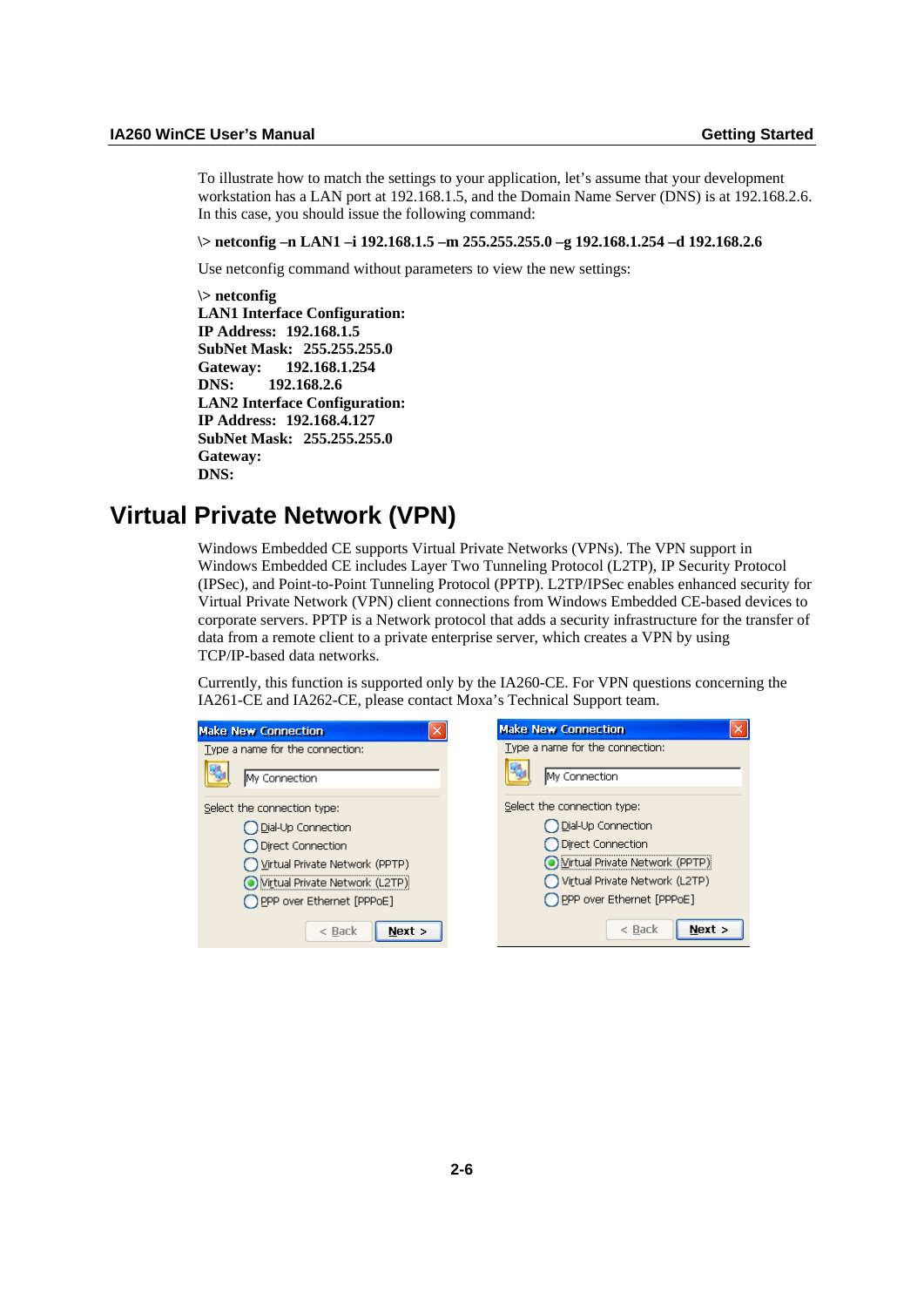# <span id="page-15-1"></span><span id="page-15-0"></span>**Operating the IA260-CE Computer via Telnet**

Before operating your IA260-CE computer using a Telnet client, we suggest that you change the network settings of the computer (see an earlier section) so that at least one of the two network ports is on the same LAN as your development workstation.

Use a cross-over Ethernet cable to connect your development workstation directly to the target computer, or a straight-through Ethernet cable to connect the computer to a LAN hub or switch. Next, use the Telnet client on your development workstation to connect to the Telnet console utility of the target computer. Once a connection is established, type the login name and password as requested to log on to the computer.

After logging in via the console port or a Telnet client, several busybox commands are available to operate the computer. Use **HELP** to display all of the commands, or type **HELP [command name]** to display extended help for the selected command. Some of the commands, such as **DATE** and **TIME** are very useful for managing the computer's the system time. Other commands, such as **DIR** and **MKDIR** are good utilities for file management. For example, to inspect the file structure of the root directory, simply type **DIR**.

```
\> dir /b 
NORFlash 
My Documents 
Program Files 
Temp 
Windows
```
### <span id="page-15-2"></span>**User/Group Management**

**User Group—**You should assign specific services, such as ftp and Telnet, to defined user groups so that these services are accessible only by the users within the permissible user group. Three user groups, namely **ftpd**, **telnetd**, and **httpd**, are created by default for your convenience.

**Adding a Group—**Use the command **useradd –g <groupName***>* to create a user group.

**\> useradd –g yyyy group yyyy has been added.** 

**Deleting a Group—To remove a group, use the command <b>userdel** –**g** <**groupName**>.

**\> userdel –g yyyy group yyyy has been removed.** 

Adding a User—Use the command **useradd** <newUserID> to add a user for accessing the system. The user's password, by default, is the same as the user name.

**\> useradd xxxx user xxxx has been added.** 

In addition, you can permit this user to access a particular service by typing *-g* followed by the user group name of the service, i.e., *useradd –g <groupName>* **<***new UserID***>**. For example,

```
\> useradd –g telnetd xxxx 
user xxxx is existent 
group telnetd is existent 
user xxxx has been added to group yyyy
```
**Deleting a User—Use the command** *userdel <userID***>** to delete a user from the system. User "admin" **CANNOT** be deleted.

**\> userdel xxxx user xxxx has been deleted**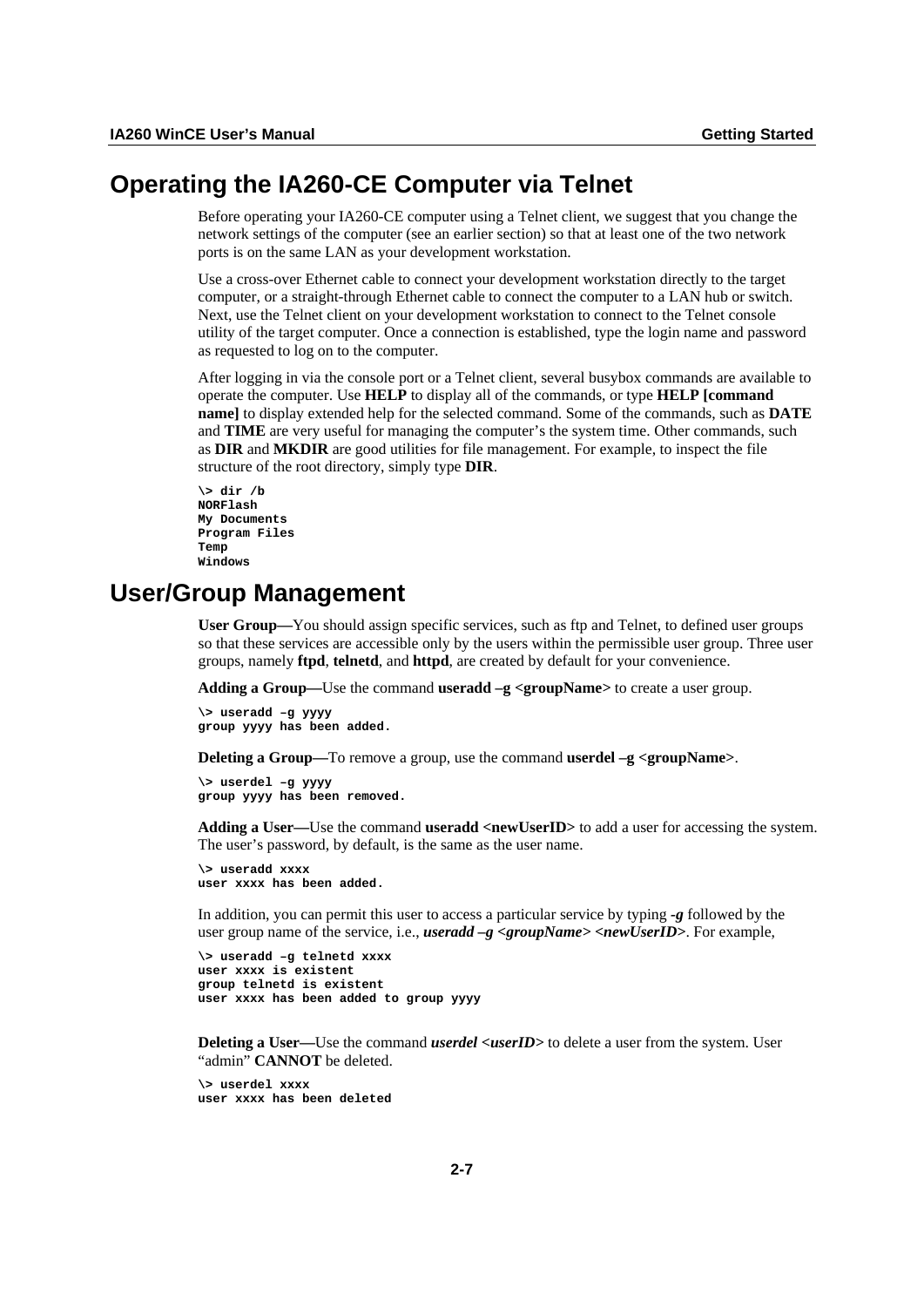<span id="page-16-0"></span>You can also just remove a user from a user group by using the command *userdel –g <groupName> <newUserID>*. For example,

```
\> userdel –g yyyy xxxx 
user xxxx has been removed from group yyyy
```
**Changing the Password—**Please use "System Manager" to change the Password.

## <span id="page-16-1"></span>**Adjusting the Time Zone**

Windows CE 6.0 supports Time Zone. You can use **[Control Panel]→[Date/Time]** to adjunct your current Time Zone. It also supports **Daylight Date** and **Daylight Time.** 

# <span id="page-16-2"></span>**Adjusting the System Time**

**Setting the System Time Manually—**Use the *date* and *time* commands to query the current system date and time or to set a new system date and time.

```
\> date 
The current date is: Tuesday, November 22, 2005 
Enter the new date (mm-dd-[yy]yy): 12-23-05
```
**\> date /T Wednesday, November 23, 2005 \> time The current time is: 5:27:17 PM Enter the new time (hh:mm:ss): 16:02:00** 

```
\> time /T 
4:02:04 PM
```
The Date/Time setting is saved to IA26X-CE RTC so that the date and time will not change when the system reboots.

### <span id="page-16-3"></span>**Starting and Stopping Services**

After booting up, the IA260-CE computer runs several services continuously to serve requests from users or other programs. Notable services include telnet ("TEL0:"), console ("CON0:"), world wide web HTTP ("HTP0:"), file transfer FTP ("FTP0:"), and others. You will seldom need to use these services. However, note that you can start or stop a service with its associated name by using the "services" command. For example,

Start the FTP service by typing:

**\> services start FTP0:** 

Stop the FTP service by typing

**\> services stop FTP0:** 

The default services for the IA260-CE are listed as below:

**TEL0:** Telnet Service **FTP0:** FTP Service

**CON0:** Console Service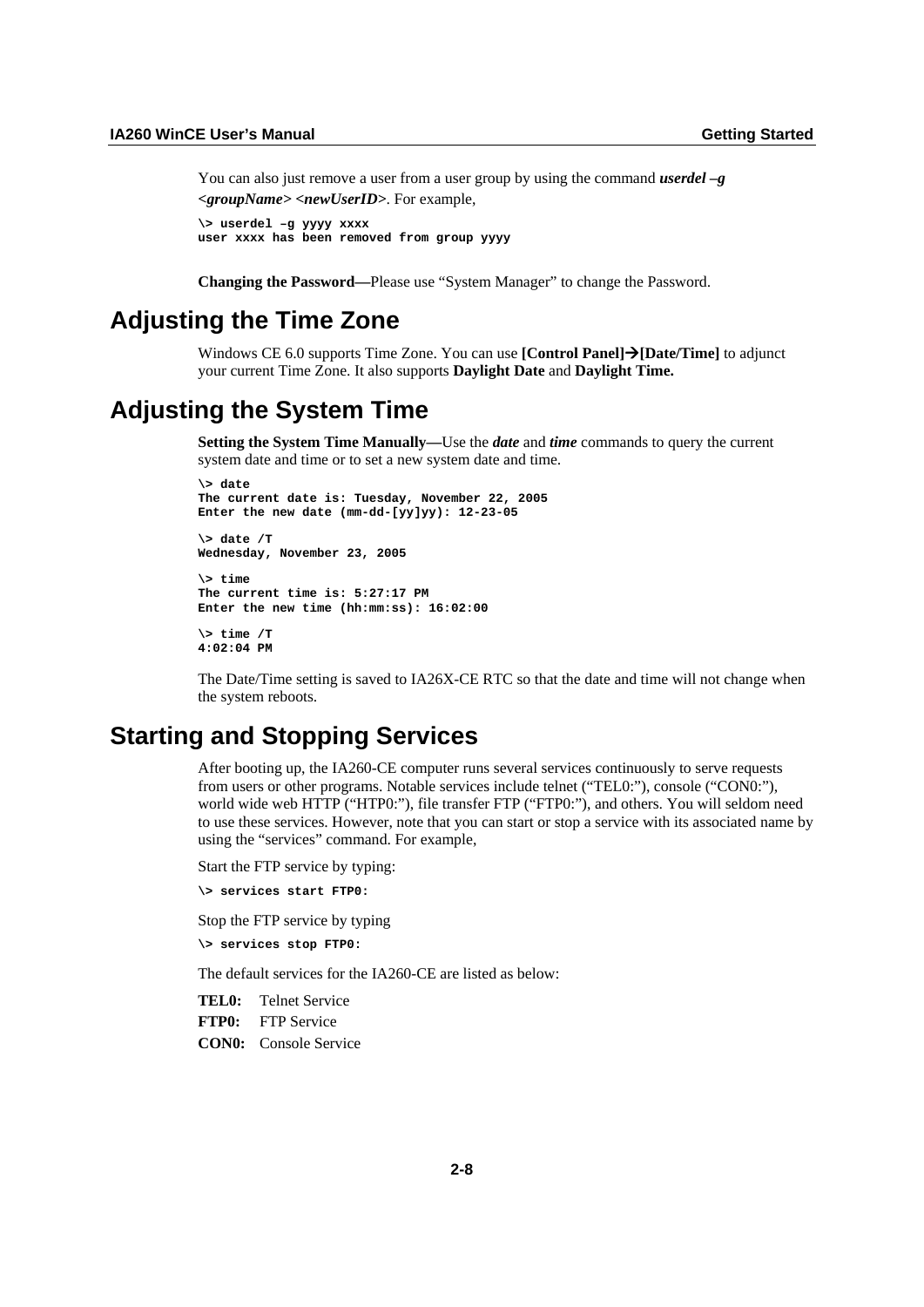## <span id="page-17-1"></span><span id="page-17-0"></span>**Troubleshooting Network Connectivity**

The ipconfig tool prints the TCP/IP-related configuration data of a host, including the IP addresses, gateway, and DNS servers.

```
\> ipconfig /all 
Windows IP configuration 
Ethernet adapter Local Area Connection: 
IP Address: 192.168.4.127 
Subnet Mask: 255.255.255.0 
Adapter Name: IXP425ETHNPE2 
Description: IXP425ETHNPE2 
Adapter Index: 2 
Address: 80 86 33 33 34 12 
DHCP Enabled: NO 
Ethernet adapter Local Area Connection: 
IP Address: 192.168.14.202 
Subnet Mask: 255.255.248.0 
Default Gateway: 192.168.15.254 
Adapter Name: IXP425ETHNPE1 
Description: IXP425ETHNPE1 
Adapter Index: 3 
Address: 78 56 34 91 cc dd 
DHCP Enabled: NO
```

```
Host name: IA261 
Domain Name: 
DNS Servers: 192.168.1.6 
NODETYPE: 8 
Routing Enabled: NO 
Proxy Enabled: NO
```
Use the ping command to troubleshoot network connectivity, reachability, and name resolution. The command verifies IP-level connectivity to another TCP/IP computer by sending Internet Control Message Protocol (ICMP) Echo Request messages. The corresponding return Echo Reply messages are displayed, along with round-trip times. For more information, type ping without parameters.

```
\> ping www.moxa.com 
Pinging Host www.moxa.com [192.168.1.16] 
Reply from 192.168.1.16: Echo size=32 time<1ms TTL=126 
Reply from 192.168.1.16: Echo size=32 time<1ms TTL=126 
Reply from 192.168.1.16: Echo size=32 time<1ms TTL=126
```
The **route** utility allows you to view or modify network routing tables. Type this command without parameters to view a list of functions.

**\> route** 

To view current routing items in the tables, type

**\> route PRINT** 

To add a routing item on network interface 1, type

**\> route ADD 192.168.0.0 MASK 255.255.0.0 192.168.15.254 IF 2** 

To delete a routing item, type

**\> route DELETE 192.168.0.0**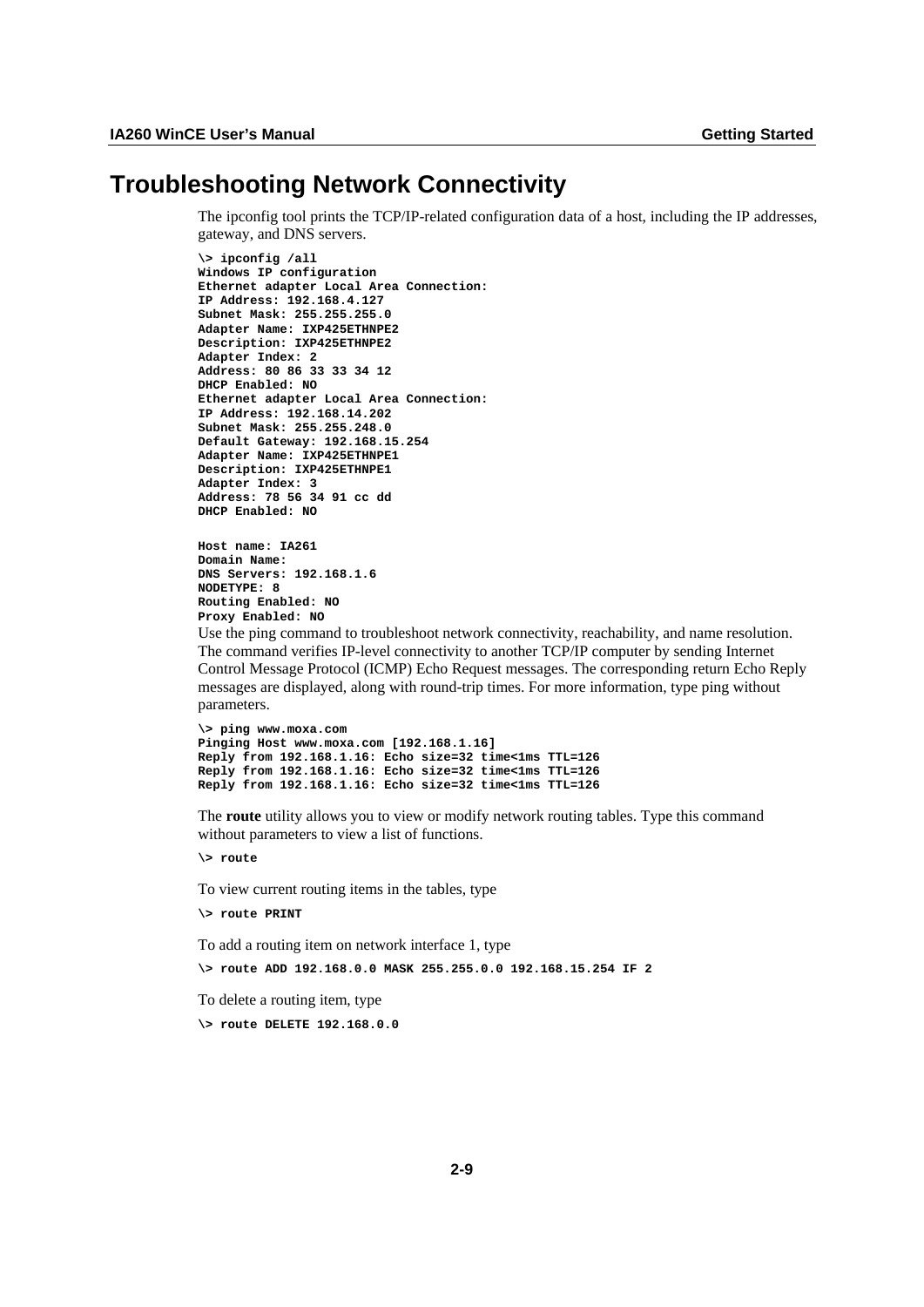# <span id="page-18-1"></span><span id="page-18-0"></span>**Simple Network Management Protocol (SNMP)**

SNMP is the Internet Standard protocol for network management, and is part of the TCP/IP protocol suite. SNMP was developed to monitor and manage networks. It uses a distributed architecture that consists of agents and managers:

### <span id="page-18-2"></span>SNMP Agent

The SNMP agent is an SNMP application that monitors network traffic and responds to queries from SNMP manager applications. The agent also notifies the manager by sending a trap when significant events occur.

### <span id="page-18-3"></span>SNMP Manager

An SNMP manager is an SNMP application that generates queries to SNMP-agent applications and receives traps from SNMP-agent applications.

The IA260-CE computer installs an SNMP agent to serve as an SNMP device. You should install the SNMP manager on the workstation computer (for example, a Linux system) that monitors the network. After installing the nodes, you need to configure the SNMP manager and agent.

To check SNMP agent capabilities on a target IA260-CE (e.g, network IP at 192.168.3.127) computer, log on to the workstation computer that the SNMP manager resides on and then type:

```
\> snmpwalk -v 2c -c public 192.168.3.127 system 
SNMPv2-MIB::sysDescr.0 Microsoft Windows CE Version 6.0 (Build 1400) 
SNMPv2-MIB::sysObjectID.0 SNMPv2-SMI::enterprises.8691.13.7420 
SNMPv2-MIB::sysUpTime.0 1282929 
SNMPv2-MIB::sysContact.0 Your System Contact Here 
SNMPv2-MIB::sysName.0 WindowsCE
```
You will see a series of messages from the SNMP agent on the IA260-CE computer. From there, you can monitor and manage the computer.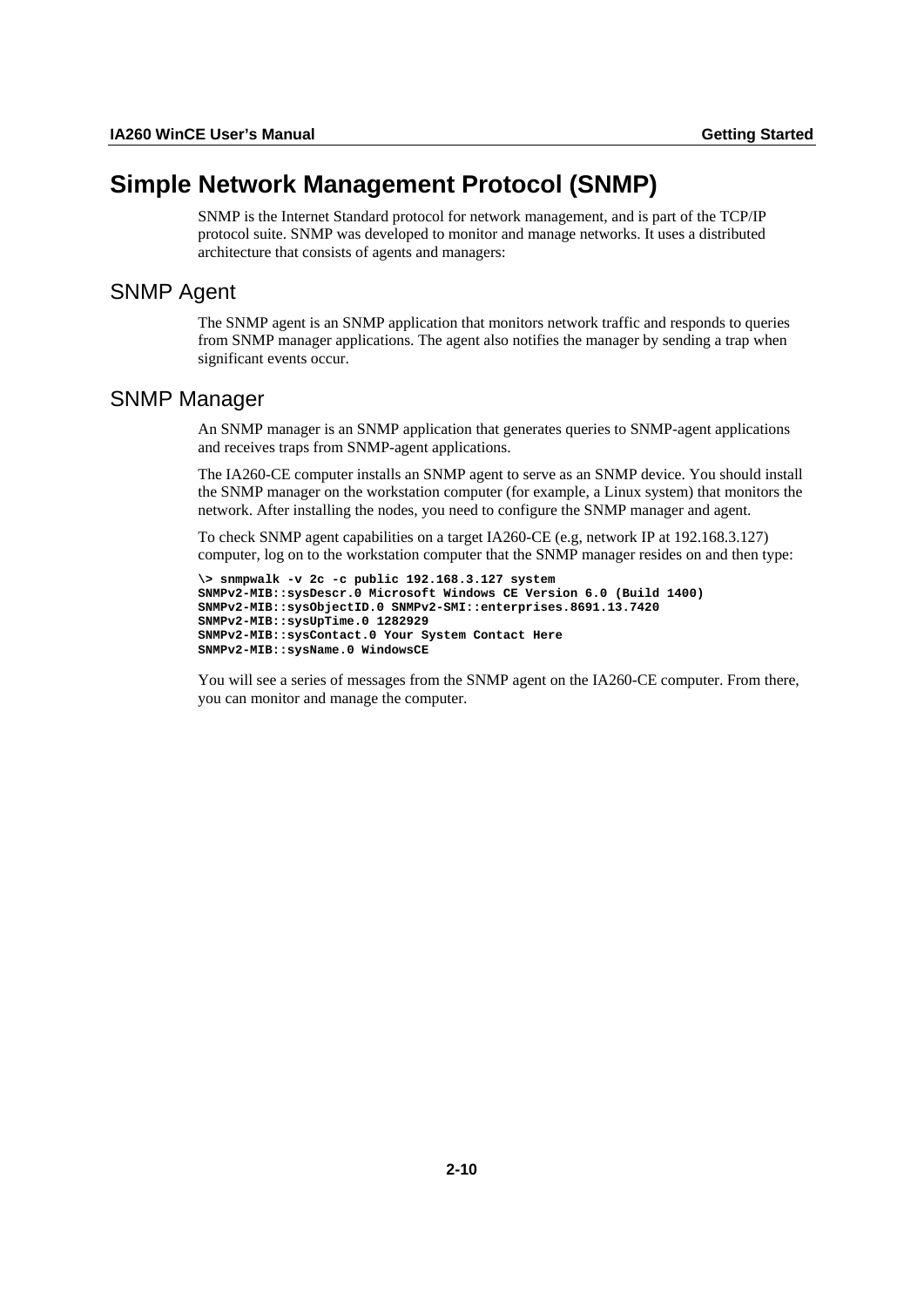# <span id="page-19-1"></span><span id="page-19-0"></span>**Accessing Files through File Sharing**

The IA260-CE offers file sharing function so that remote computer can access the IA260-CE to read the files. Follow the next steps to enable file sharing.

1. To enable file sharing function, you need to rename the hostname of the IA260-CE to avoid hostname collision on the network.

In the Serial Console screen, enter the following command:

#### **\>hostname Embedded\_1**

| ECOM7,115200, None, 8, 1, ANSI                                              | P |
|-----------------------------------------------------------------------------|---|
| DTR<br>RTS                                                                  |   |
|                                                                             |   |
|                                                                             |   |
| [IA260CE] $\rightarrow$                                                     |   |
| [IA260CE] $\$<br>[IA260CE] $\rightarrow$<br>[IA260CE] \>hostname Embedded_1 |   |
| Device Name changed!<br>The new host name is Embedded 1                     |   |
| [IA260CE] $\$<br>State:OPEN<br>CTS OSR RI DCD                               |   |

Now you have successfully changed the hostname to Embedded\_1. You may use other hostname as you wish.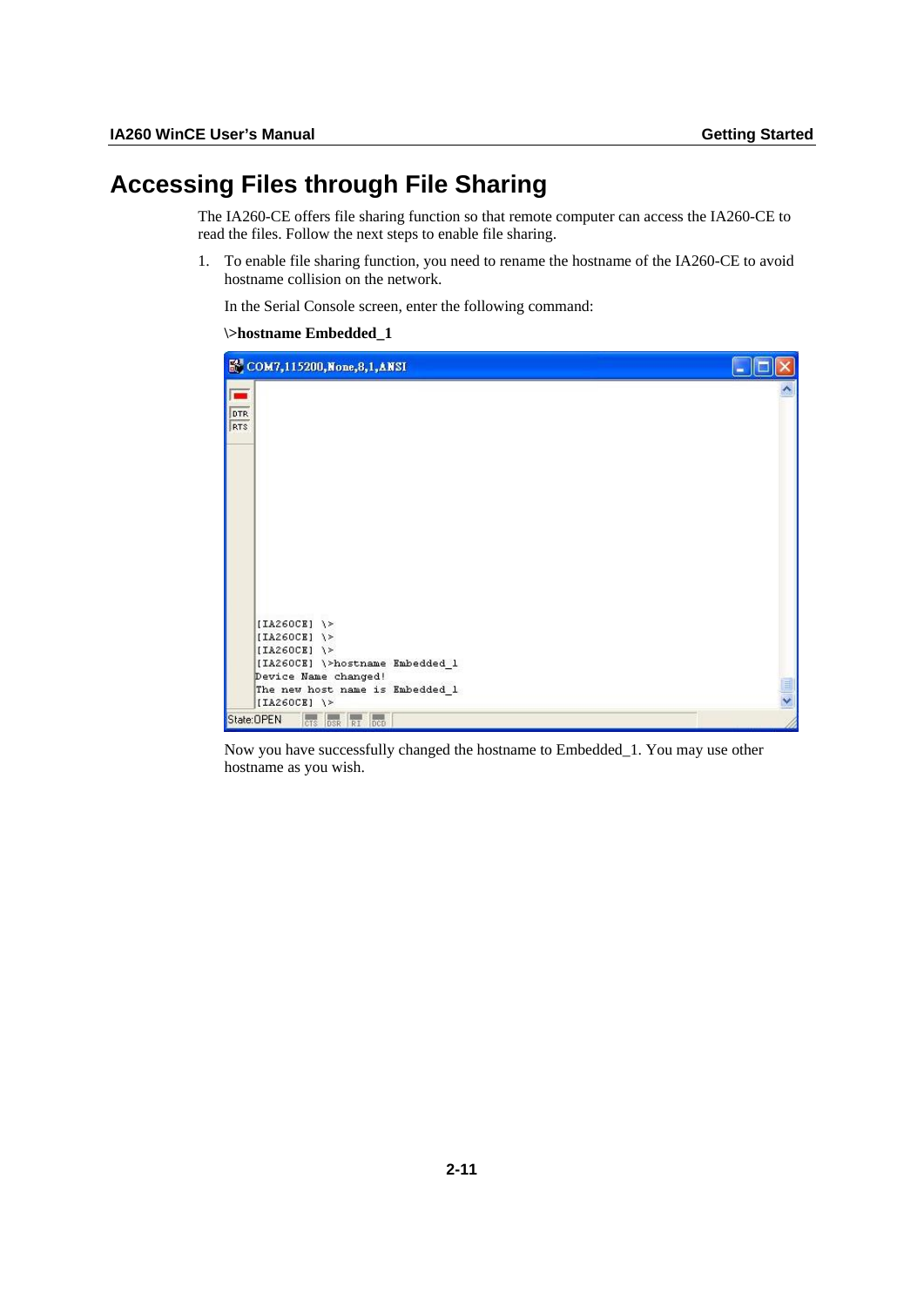#### **IA260 WinCE User's Manual Getting Started**

2. Configure the files you would like to share in the IA260-CE. Use \**>netshare –h** to configure the parameters. See the following figure.

|                                     | <sup>2</sup> СОМ7,115200, None, 8,1, ANSI                                                                                                                                                                                                                                                                                                                                                                                             |  |
|-------------------------------------|---------------------------------------------------------------------------------------------------------------------------------------------------------------------------------------------------------------------------------------------------------------------------------------------------------------------------------------------------------------------------------------------------------------------------------------|--|
| $\blacksquare$<br><b>DTR</b><br>RTS |                                                                                                                                                                                                                                                                                                                                                                                                                                       |  |
|                                     | [IA260CE] \>netshare -h<br>netshare [-h] [-s <sharename> <sharepath> -a <user1;user2;user3>] [-r <sharenam]<br>e.g. netshare -h<br/>; Show this help<br/>e.g. netshare<br/>; Display all shared folder<br/>e.g. netshare -s docs "\My Documents" -a admin<br/>; Share "\My Documents" folder as "docs" shared name for user "admin"<br/>[IA260CE] <math>\rightarrow</math></sharenam]<br></user1;user2;user3></sharepath></sharename> |  |
|                                     | State: OPEN<br>beb<br><b>CTS</b><br>RI<br>DSR                                                                                                                                                                                                                                                                                                                                                                                         |  |

3. When finished, you may access the IA260-CE from the remote computer.

To use the function, click **Start**  $\rightarrow$  **Run** and then input the device IP (e.g., \\192.168.30.199). The following login window will appear.

| Connect to 192,168,30,199    |                      |        |
|------------------------------|----------------------|--------|
|                              |                      |        |
| Connecting to 192.168.30.199 |                      |        |
| User name:                   | 22 admin             |        |
| Password:                    |                      |        |
|                              | Remember my password |        |
|                              | ОК                   | Cancel |

Enter Username and Password to access the IA260-CE.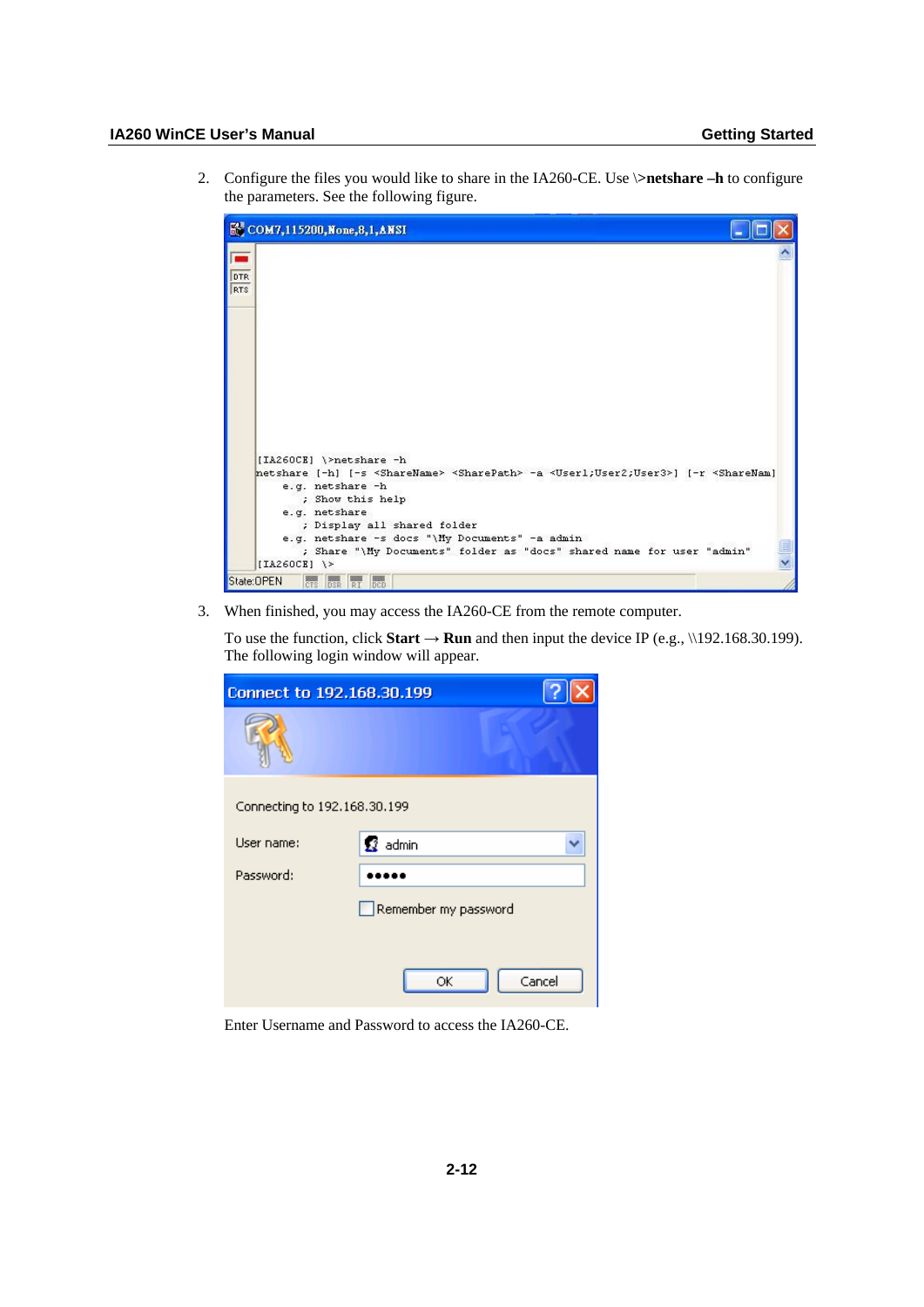#### **IA260 WinCE User's Manual Getting Started**

4. When you have successfully logged in the IA260-CE, you can view the files in the sharing folders of the IA260-CE.



A file server function is available for transferring files to the IA-260-CE efficiently. To use the function, click **Start**  $\rightarrow$  **Run** and then input the device IP (e.g., \\192.168.100.1). The following login window will appear.

|                             | Connect to epson_chiang.moxa.com |  |
|-----------------------------|----------------------------------|--|
|                             |                                  |  |
| Connecting to 192.168.30.46 |                                  |  |
| User name:                  | Á                                |  |
| Password:                   |                                  |  |
|                             | Remember my password             |  |
|                             |                                  |  |
|                             | Cancel<br>OK                     |  |

After logging in, you can view the sharing files on the remote computer.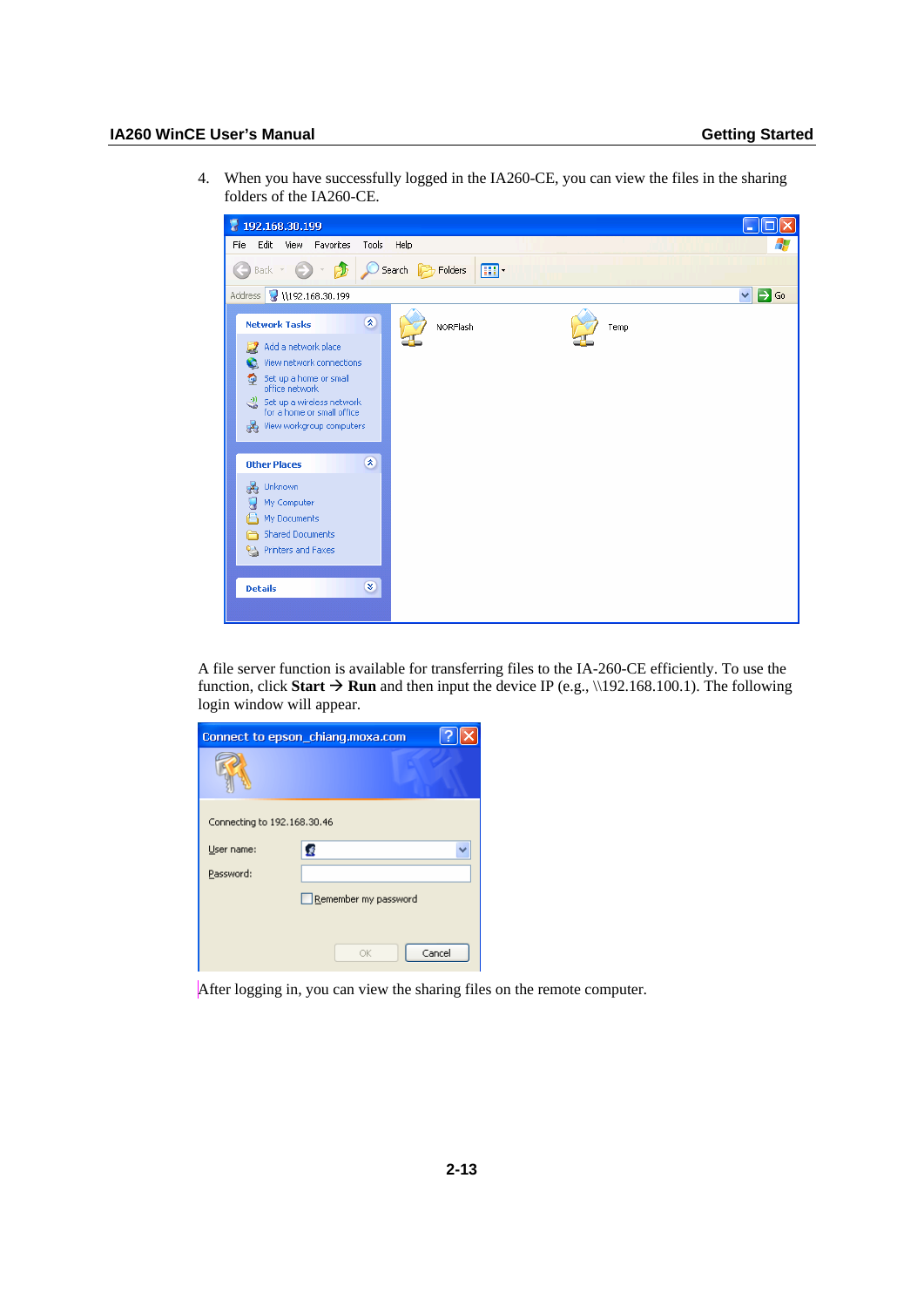<span id="page-22-0"></span>From any command window (telnet or console), type the "netshare -h" command to display the following command syntax:

```
\overline{\text{ew}} Telnet 192.168.30.142
                                                                                                           \overline{L} \overline{D} \overline{\bf x}Welcome to the Windows CE Telnet Service on DA-682-CE
MOXA Firmware Version V1.0 Build 08040710
login: admin
Password:
Pocket CMD v 6.00
◇> netshare -h
netshare [-h] [-s <ShareName> <SharePath> -a <User1;User2;User3>] [-r <ShareName
\overline{\phantom{0}}e.g. netshare -h
         ; Show this help
     e.g. netshare
         ; Display all shared folder
     e.g. netshare -s docs "\My Documents" -a admin<br>; Share "\My Documents" -a admin<br>; Share "\My Documents" folder as "docs" shared name for user "admin"
```
# <span id="page-22-1"></span>**Configuring the FIFO**

You can enable or disable the FIFO with the utility's "setfifo" command. For example, type "setfifo COM1: 0" to disable the FIFO of COM1, or type "setfifo COM1: 1" to enable the FIFO of COM1. Note that you can check the FIFO status by typing "setfifo".

\ >setfifo COM1: 0 Set FIFO success \> setfifo COM1: FIFO = Disabled COM2: FIFO = Enabled COM3: FIFO = Enabled  $COM4: FIFO = Enabeled$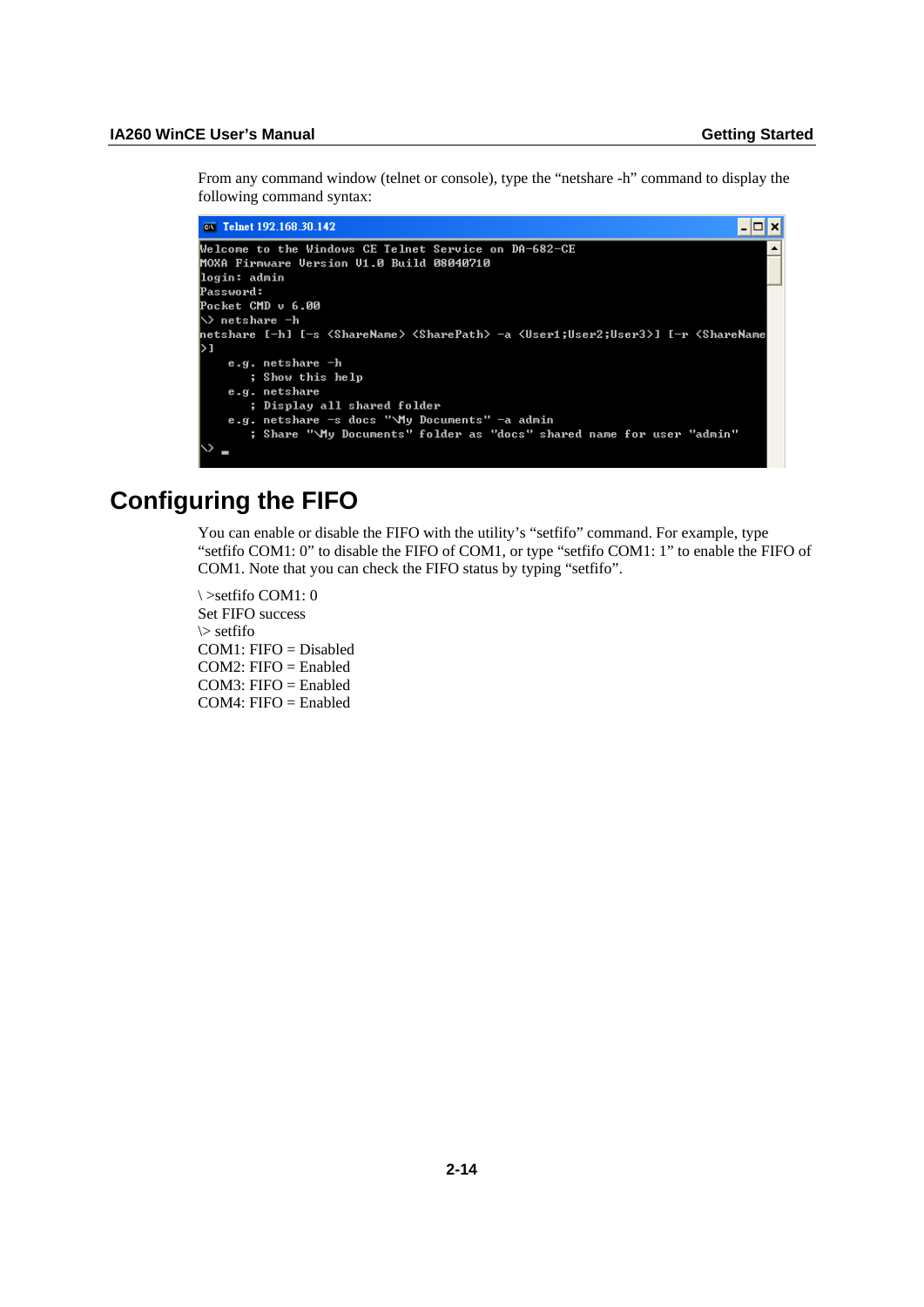# **Management Tools**

<span id="page-23-0"></span>The IA260-CE ready-to-run embedded computers are network-centric platforms designed to serve as front-ends for data acquisition and industrial control applications. Due to the distributed characteristics of the devices that these computers control, they are often located in remote locations separate from the system administrator. Managing this kind of remote computer requires handling configuration, file management, and process (thread) monitoring/control over the network.

The IA260-CE computer comes with a pre-installed management system to assist administrators. Before using the system, make sure that a CRT or LCD monitor is connected to your IA260-CE embedded computer, and then double-click the desktop icon [System Manager].

The following topics are covered in this chapter:

- **[System Information](#page-24-1)**
- **[Serial Port Configuration](#page-24-2)**
- **[Process \(Thread\) Monitoring/Control](#page-25-1)**
- **[Services Monitoring/Control](#page-25-2)**
- **[Display](#page-26-1)**
- **[User/Group Management](#page-27-1)**
- **[Auto Launch Configuration](#page-28-1)**
- **[Web Server Configuration](#page-28-2)**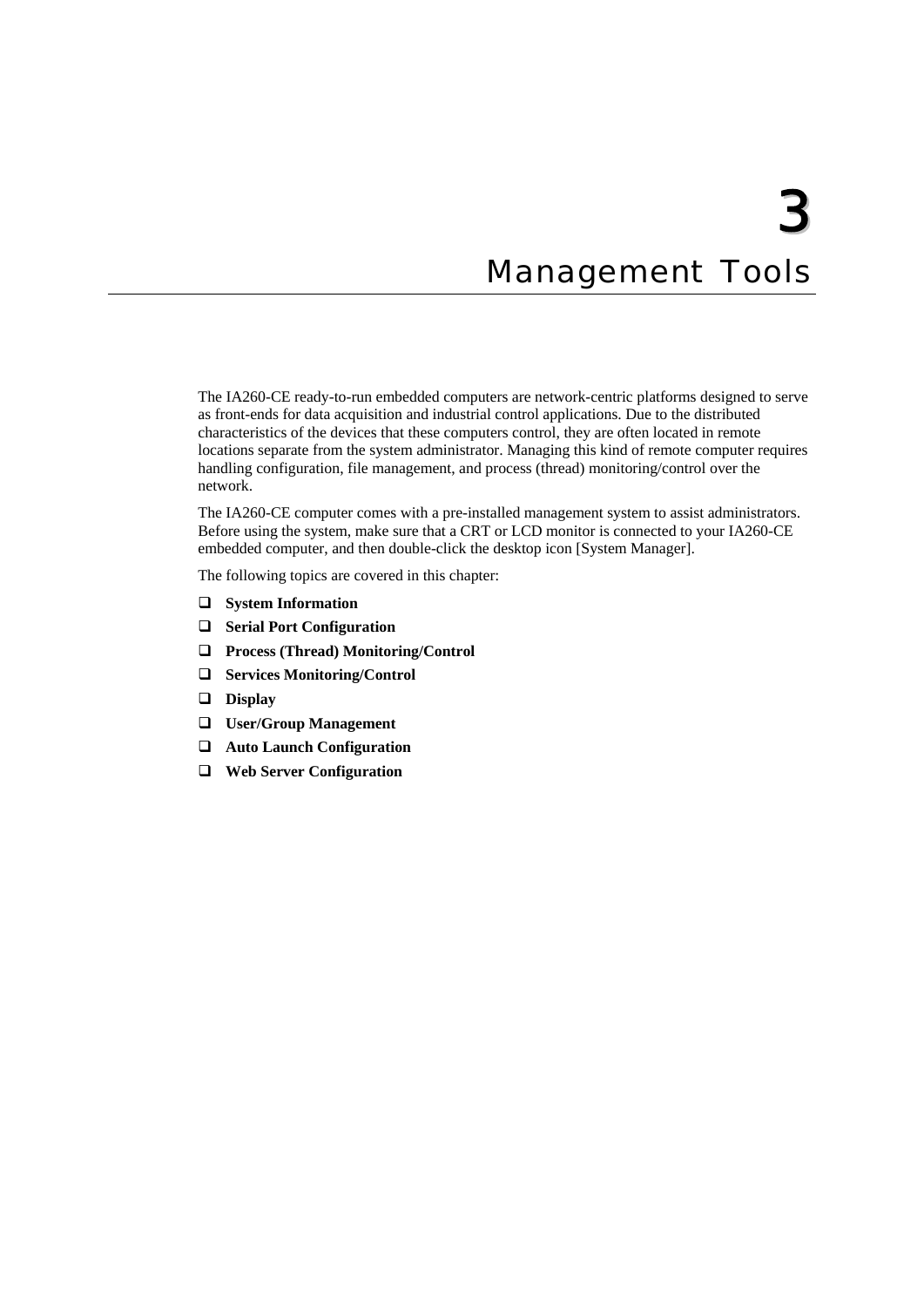# <span id="page-24-1"></span><span id="page-24-0"></span>**System Information**

The first page displays the system information of the IA260-CE computer, including the firmware version of the computer, .Net CF version, the system time, and system resources, including main memory and file system usage.

On the **General** tab, click the **Enable Ultra DMA** check box to enable or disable Ultra DMA for the CF card. If the system cannot detect some CF cards, then you should uncheck this box. After changing this setting, you will need to reboot the system for the new setting to take effect.

|                        | <b>System Manager</b>   |                      |                                       |  |                                    |  | o |
|------------------------|-------------------------|----------------------|---------------------------------------|--|------------------------------------|--|---|
| General                | Processes               |                      | Services   COM Ports                  |  | Display   Auto Launch   User/Group |  |   |
|                        |                         |                      |                                       |  |                                    |  |   |
|                        | Module Name             |                      | <b>IA262-CE</b>                       |  |                                    |  |   |
|                        | Computer Name           |                      | <b>IA262-CE</b>                       |  |                                    |  |   |
|                        | <b>Firmware Version</b> |                      | V1.0                                  |  |                                    |  |   |
|                        | .NET CF Version         |                      | 2.0 SP2                               |  |                                    |  |   |
|                        | CPU Architecture        |                      | Cirrus Logic EP9315 ARM9 CPU, 200 MHz |  |                                    |  |   |
|                        | CPU System Time         |                      | 2007-09-04 22:07:18                   |  |                                    |  |   |
| Free/Total Memory      |                         |                      | 39172/49080(K) Bytes                  |  |                                    |  |   |
| Free/Total File System |                         | 48932/48988(K) Bytes |                                       |  |                                    |  |   |
|                        | Enable Ultra DMA        |                      |                                       |  |                                    |  |   |
|                        |                         |                      | Reboot                                |  |                                    |  |   |
|                        |                         |                      |                                       |  |                                    |  |   |
|                        |                         |                      |                                       |  |                                    |  |   |

# <span id="page-24-2"></span>**Serial Port Configuration**

The IA260-CE has 4 high-performance serial ports. When the system starts, specify the default operation mode (RS-232, RS-422, or RS-485). The factory default mode is RS-232.

Click the **COM Ports** tab to see the status of the 4 ports.

| <b>System Manager</b> |                       |           |                                    |  |
|-----------------------|-----------------------|-----------|------------------------------------|--|
| General               | Services<br>Processes | COM Ports | Display   Auto Launch   User/Group |  |
|                       |                       |           |                                    |  |
|                       | Settings              |           |                                    |  |
|                       | Index                 | COM Port  | Operation Mode                     |  |
|                       | P <sub>1</sub>        | COM1      | <b>RS232</b>                       |  |
|                       |                       | COM2      |                                    |  |
|                       | P <sub>2</sub>        |           | RS232                              |  |
|                       | P <sub>3</sub>        | COM3      | RS232                              |  |
|                       | P <sub>4</sub>        | COM4      | RS232                              |  |
|                       |                       |           |                                    |  |
|                       |                       |           |                                    |  |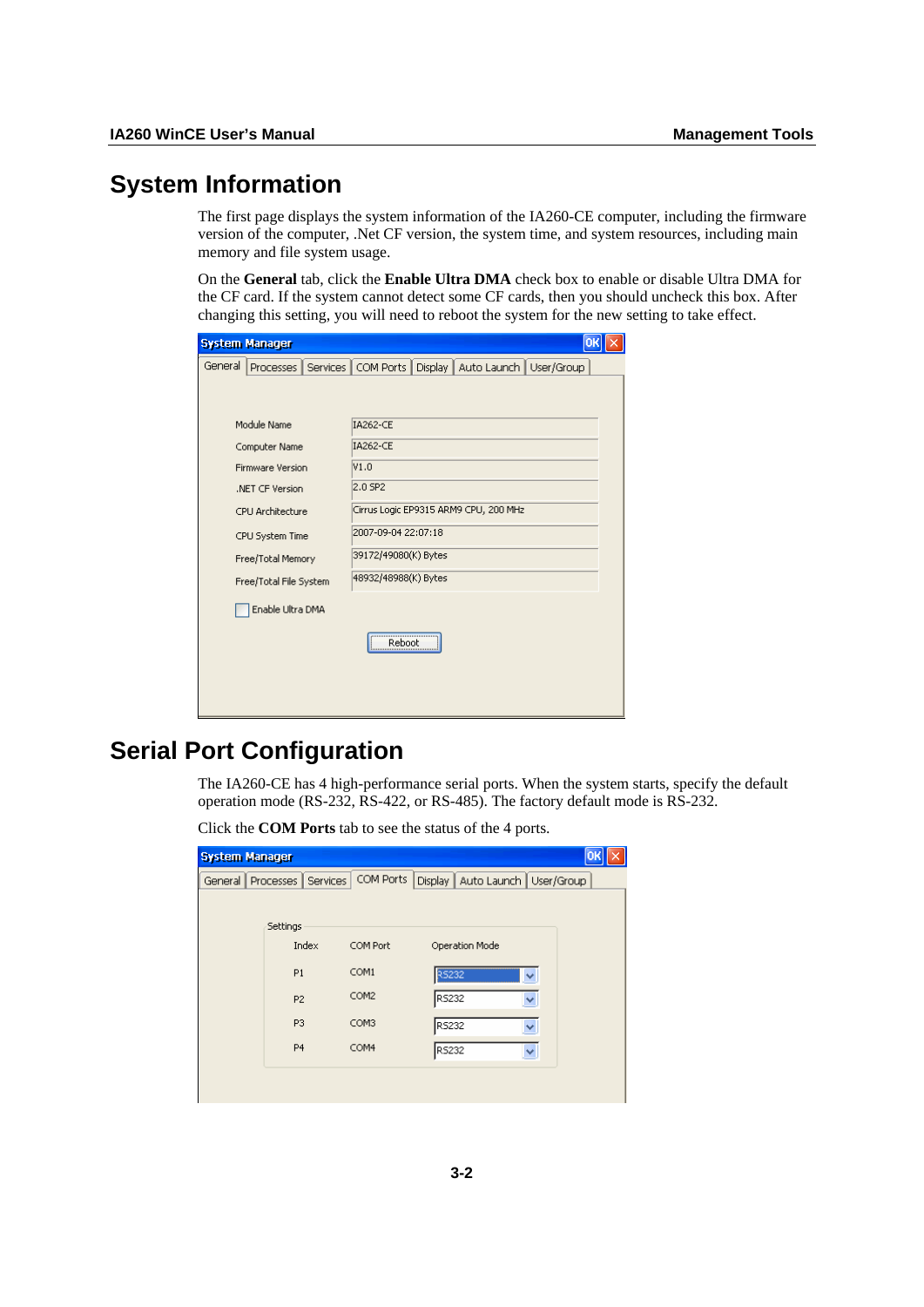# <span id="page-25-1"></span><span id="page-25-0"></span>**Process (Thread) Monitoring/Control**

While running, the IA260-CE computer manages up to 32,000 applications. To view processes that are currently running, click the **Processes** tab. To kill a process, click the **kill** button next to the process name.

| <b>System Manager</b> |                              |                      |                          |  |
|-----------------------|------------------------------|----------------------|--------------------------|--|
| General               | <b>Processes</b><br>Services | COM Ports<br>Display | Auto Launch   User/Group |  |
|                       |                              |                      |                          |  |
|                       |                              |                      |                          |  |
|                       |                              |                      |                          |  |
|                       | File Name                    | Threads              | <b>PID</b>               |  |
|                       | NK.EXE                       | 61                   | 0x400002                 |  |
|                       | udevice.exe                  | 8                    | 0x1e50002                |  |
|                       | udevice.exe                  |                      | 0x1140006                |  |
|                       | udevice.exe                  |                      | 0x117000a                |  |
|                       | udevice.exe                  |                      | 0x39f0002                |  |
|                       | udevice.exe                  |                      | 0x3b40006                |  |
|                       | explorer.exe                 | 4                    | 0x3b90006                |  |
|                       | servicesd.exe                | 22                   | 0x391000a                |  |
|                       | CMD.EXE                      |                      | 0x4d9000a                |  |
|                       | conmandient2.EXE             | 6                    | 0x4ee000a                |  |
|                       | cczcli.exe                   | 4                    | 0x548000e                |  |
|                       | SystemManager.exe            |                      | 0x4d30016                |  |
|                       |                              |                      |                          |  |
|                       | Kill                         |                      | Refresh                  |  |
|                       |                              |                      |                          |  |
|                       |                              |                      |                          |  |
|                       |                              |                      |                          |  |

# <span id="page-25-2"></span>**Services Monitoring/Control**

Some services, such as FTP, Telnet and HTTP, run in the background to provide service for user requests.

Click the appropriate check box to enable or disable operation of a particular service.

| <b>System Manager</b>   |          |         |                                                           | Oŀ |
|-------------------------|----------|---------|-----------------------------------------------------------|----|
| General   Processes     | Services |         | COM Ports   Display   Auto Launch   User/Group            |    |
|                         |          |         |                                                           |    |
| Services<br>FTP Service |          | Enable  |                                                           |    |
| <b>Telnet Service</b>   |          | Enable  |                                                           |    |
| <b>HTTP</b> Service     |          | Enable  |                                                           |    |
|                         |          |         |                                                           |    |
| SNTP                    |          |         |                                                           |    |
| Enable                  |          |         |                                                           |    |
| <b>NTP Server List</b>  |          |         | time.nuri.net;ntp.shim.org;ntp.cyber-fleet.net;ntp.landau |    |
| Refresh Time            | 24       | (hours) | Save Settings                                             |    |
|                         |          |         |                                                           |    |
|                         |          |         |                                                           |    |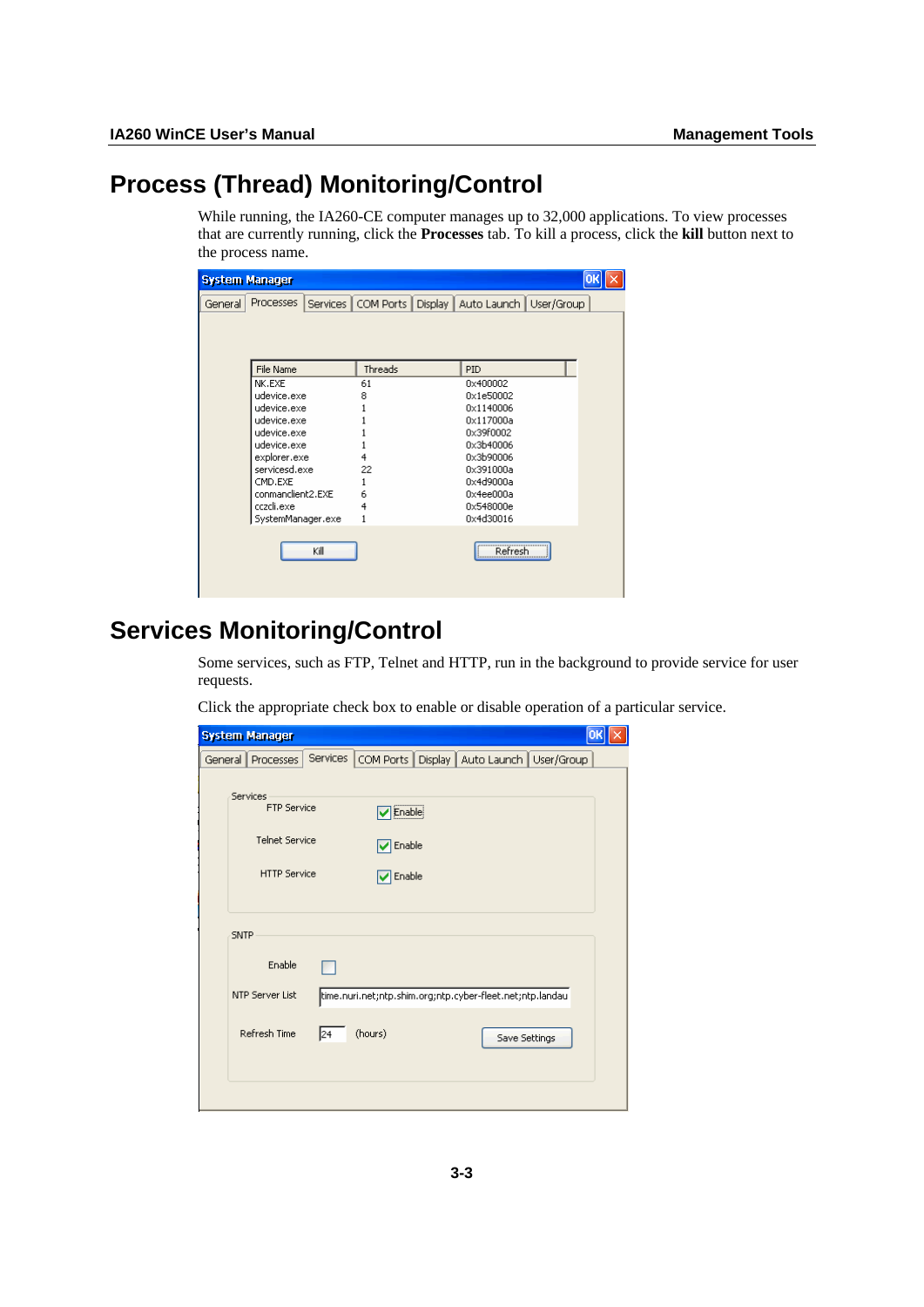<span id="page-26-0"></span>You can also use SNTP to adjust the time automatically. To do this, check mark the **Enable** check box under SNTP, and then click **Save Settings**.

To maintain normal operation of the computer, some listed services cannot be stopped. Such services do not have a check box next to them.

# <span id="page-26-1"></span>**Display**

The IA260-CE's VGA output uses a DB15 female CRT connector to display the Windows CE desktop on an LCD monitor or a CRT monitor. The default settings, which are shown on the **Display** tab, are **800\*600** for Width\*Height, **60** (in Hz) for Frequency, and **16** (bits) for Depth. For general use, adjust the settings to match the specifications of your LCD or CRT. Click **Apply** to save the setting.

| <b>System Manager</b>              |                                                                             | Ok                       |
|------------------------------------|-----------------------------------------------------------------------------|--------------------------|
| Services  <br>Processes<br>General | Display<br>COM Ports                                                        | Auto Launch   User/Group |
| Supported Resolutions:             | (8, 16, 24 Bpp)<br>640×480<br>(8, 16 Bpp)<br>800×600<br>1024x768<br>(8 Bpp) |                          |
| Settings<br>Width*Height           | Frequency(Hz)                                                               | Depth(bit)               |
| 640*480<br>800*600<br>1024*768     | $\frac{60}{70}$<br>75                                                       | 18<br>16<br>24           |
|                                    | Apply                                                                       |                          |
|                                    |                                                                             |                          |

**Note:** You must reboot your IA260-CE for new settings to take effect.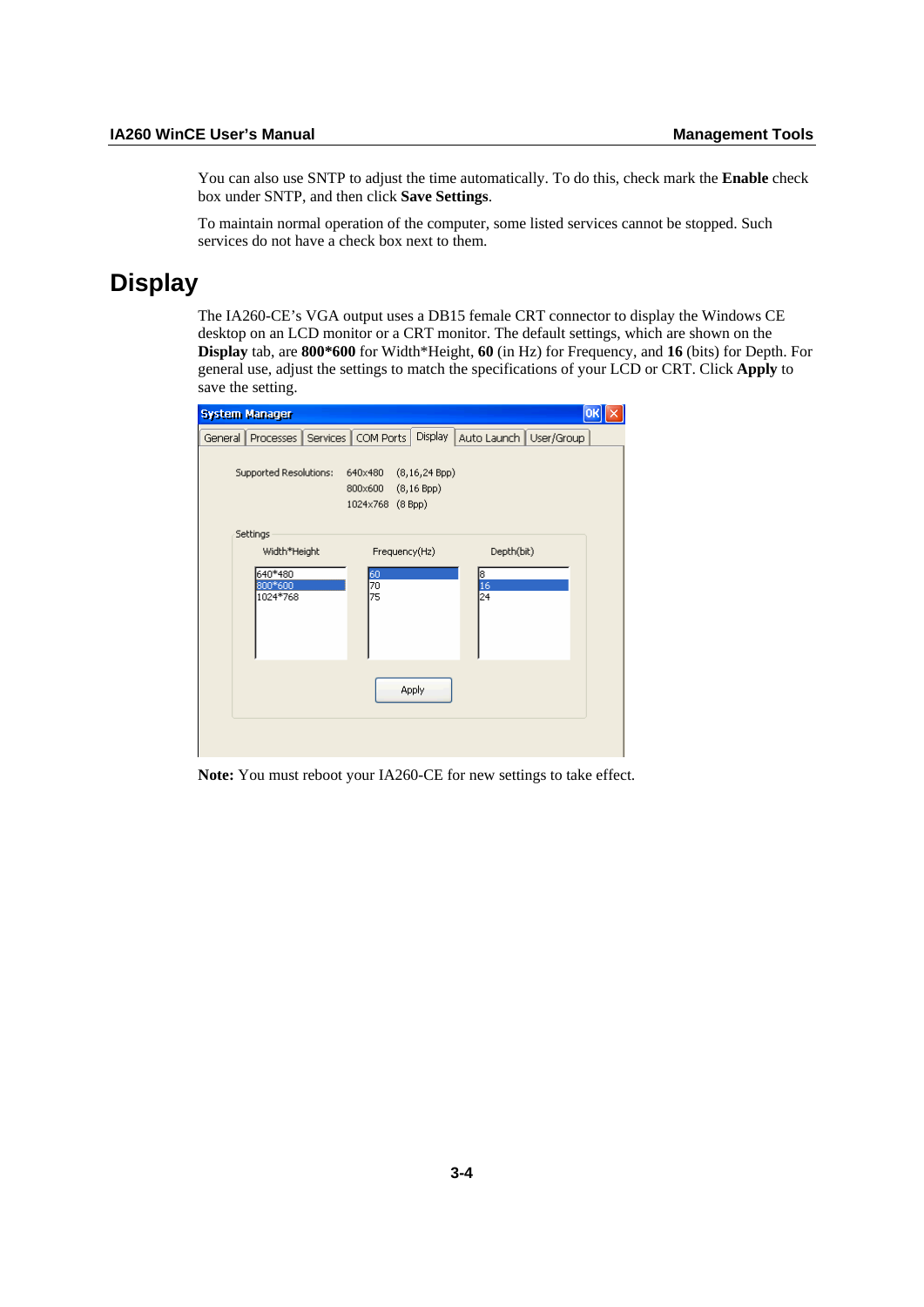# <span id="page-27-1"></span><span id="page-27-0"></span>**User/Group Management**

Use the **Add** button on the **User/Group** tab to assign specific services (such as ftp and telnet) to individual users and user groups. Use the **Remove** button to remove users.

| <b>System Manager</b> |     |       |                             |                                                                     | OK |
|-----------------------|-----|-------|-----------------------------|---------------------------------------------------------------------|----|
|                       |     |       |                             | General Processes Services COM Ports Display Auto Launch User/Group |    |
|                       |     |       |                             |                                                                     |    |
|                       |     |       |                             |                                                                     |    |
| Name                  |     | Group |                             |                                                                     |    |
| admin                 |     |       | ftpd,telnetd,administrators |                                                                     |    |
|                       |     |       |                             |                                                                     |    |
|                       |     |       |                             |                                                                     |    |
|                       |     |       |                             |                                                                     |    |
|                       |     |       |                             |                                                                     |    |
|                       |     |       |                             |                                                                     |    |
|                       |     |       |                             |                                                                     |    |
|                       |     |       |                             |                                                                     |    |
|                       |     |       |                             |                                                                     |    |
|                       | Add |       | Remove                      |                                                                     |    |
|                       |     |       |                             |                                                                     |    |
|                       |     |       |                             |                                                                     |    |
|                       |     |       |                             |                                                                     |    |

Use the **Change Password** utility to change the password.

| <b>System Manager</b> |                                                                                | OK |
|-----------------------|--------------------------------------------------------------------------------|----|
|                       | User/Group<br>General Processes   Services   COM Ports   Display   Auto Launch |    |
|                       |                                                                                |    |
|                       | <b>Change Password</b><br>×                                                    |    |
| Name                  |                                                                                |    |
| admin                 | User: admin                                                                    |    |
|                       | Current Password                                                               |    |
|                       |                                                                                |    |
|                       | New Password                                                                   |    |
|                       |                                                                                |    |
|                       | Confirm Password                                                               |    |
|                       |                                                                                |    |
|                       |                                                                                |    |
|                       | Apply<br>Cancel                                                                |    |
|                       |                                                                                |    |
|                       |                                                                                |    |
|                       |                                                                                |    |
|                       |                                                                                |    |
|                       |                                                                                |    |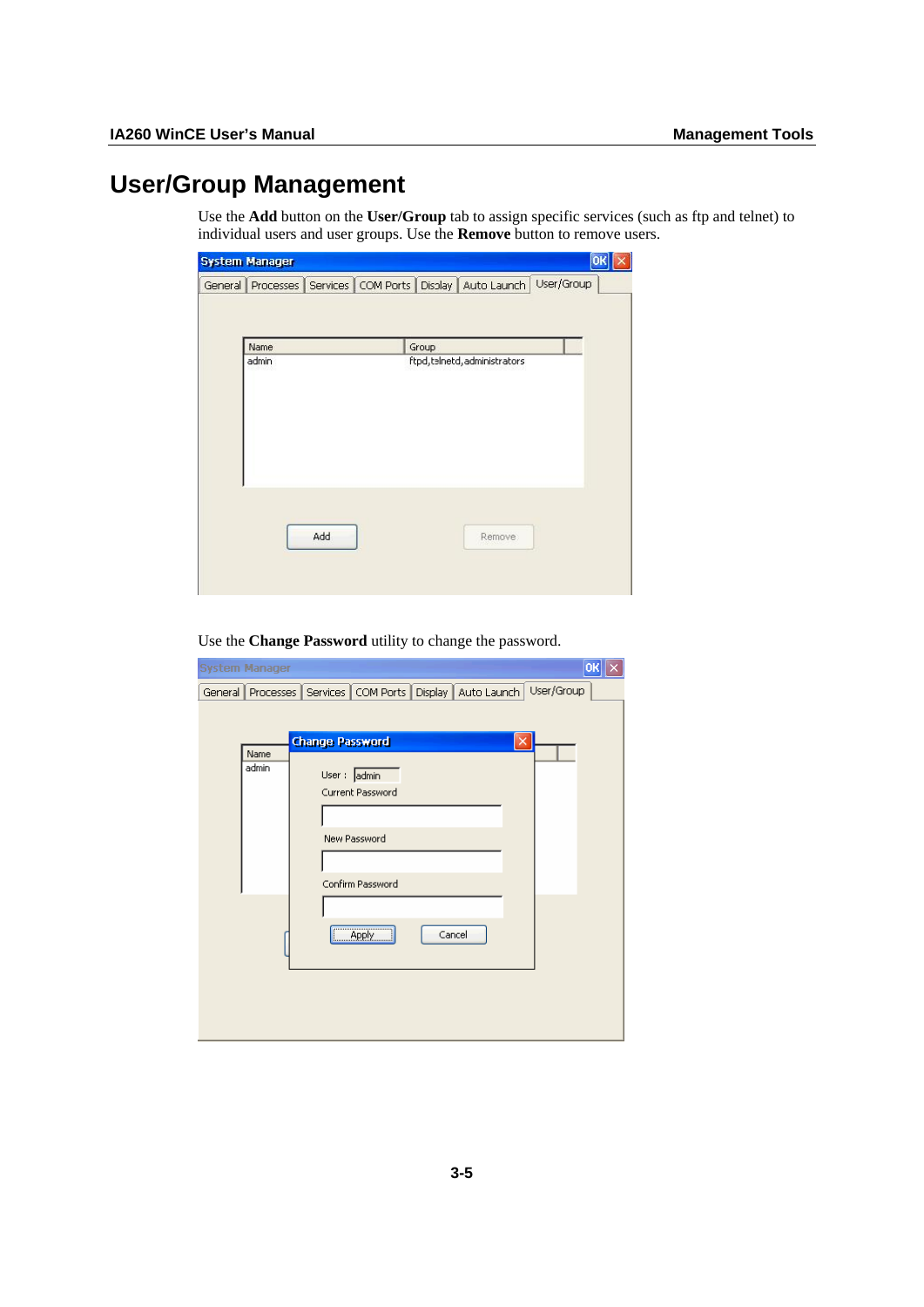# <span id="page-28-1"></span><span id="page-28-0"></span>**Auto Launch Configuration**

Use the **Auto Launch** tab to specify which programs will execute automatically on boot up. Click the **Add** button to add programs to the list, and then restart the IA260-CE.

|         | <b>System Manager</b> |     |                      |                |                        | OK |
|---------|-----------------------|-----|----------------------|----------------|------------------------|----|
| General | Processes             |     | Services   COM Ports | <b>Display</b> | Auto Launch User/Group |    |
|         |                       |     |                      |                |                        |    |
|         |                       |     |                      |                |                        |    |
|         | Name                  |     |                      | Parameter      |                        |    |
|         | ce_neci.exe           |     |                      |                |                        |    |
|         |                       |     |                      |                |                        |    |
|         |                       |     |                      |                |                        |    |
|         |                       |     |                      |                |                        |    |
|         |                       |     |                      |                |                        |    |
|         |                       |     |                      |                |                        |    |
|         |                       |     |                      |                |                        |    |
|         |                       |     |                      |                |                        |    |
|         |                       | Add |                      |                | Remove                 |    |
|         |                       |     |                      |                |                        |    |
|         |                       |     |                      |                |                        |    |
|         |                       |     |                      |                |                        |    |

# <span id="page-28-2"></span>**Web Server Configuration**

You will need to use a Windows 2000 or Windows XP machine for web administration. Open Internet Explorer and then type the URL<http://192.168.3.127/WebAdmin> (replace the IP with your IA260-CE's network IP address) to link to the **Web Server Configuration** page.

| Web Server Configuration - Microsoft Internet Explorer                                                                                                                                                                                                                                                                                                                                |
|---------------------------------------------------------------------------------------------------------------------------------------------------------------------------------------------------------------------------------------------------------------------------------------------------------------------------------------------------------------------------------------|
| 我的最爱(A) 工具(T) 説明(H)<br>檢視(V)<br>編輯(E)<br>檔案(F)                                                                                                                                                                                                                                                                                                                                        |
| z <br>○搜尋 ママ 我的最愛 (2)<br>口的<br>l×)<br>同<br>□上一頁 →                                                                                                                                                                                                                                                                                                                                     |
| http://192.168.27.18/WebAdmin/<br>■ 移至<br>網址(D)<br>$\checkmark$                                                                                                                                                                                                                                                                                                                       |
| <b>SSL Configuration</b><br>Restart Web Server<br><b>Instructions</b><br>Logging<br>Home                                                                                                                                                                                                                                                                                              |
| Web Server Configuration                                                                                                                                                                                                                                                                                                                                                              |
| The Web Server Administration (WebAdmin) page for the Windows CE Web Server enables you to remotely administer your Web server using your<br>Web browser. Use WebAdmin to manage the accessibility, security, and file sharing features of your Web server, including the following tasks:                                                                                            |
| • Configure which files are shared and how they are accessed.<br>• Configure which users have access to which files.<br>• Configure the authentication protocols the Web server will use.<br>• View and configure the Web server log.                                                                                                                                                 |
| <b>Caution:</b> Incorrectly configuring the Web server increases the likelihood a hacker could gain control of your Windows CE device and the likelihood<br>that the system will be inaccessible. The Web server configuration is intended for advanced users only. For more information, refer to the help topics<br>included with the Web server or consult a System Administrator. |
| Choose a Web site                                                                                                                                                                                                                                                                                                                                                                     |
| A Web server can contain multiple Web sites. You can configure a variety of options for each Web site created on your Web server, including virtual<br>directories, authentication, and directory browsing. For more information, see configuring Web sites. If you do not have multiple Web sites, all requests<br>will be processed on the Default Web site.                        |
| Select an existing Web site or create a new one:                                                                                                                                                                                                                                                                                                                                      |
| Default Web site<br>Modify<br>Create a new Web site<br>CreateNew                                                                                                                                                                                                                                                                                                                      |
| Windows CE Version: (5.0) Build Version: (1400) SysVersion: (1400)<br>7000-2002 Microsoft Corporation. All rights reserved.                                                                                                                                                                                                                                                           |
| ● 網際網路<br>ø                                                                                                                                                                                                                                                                                                                                                                           |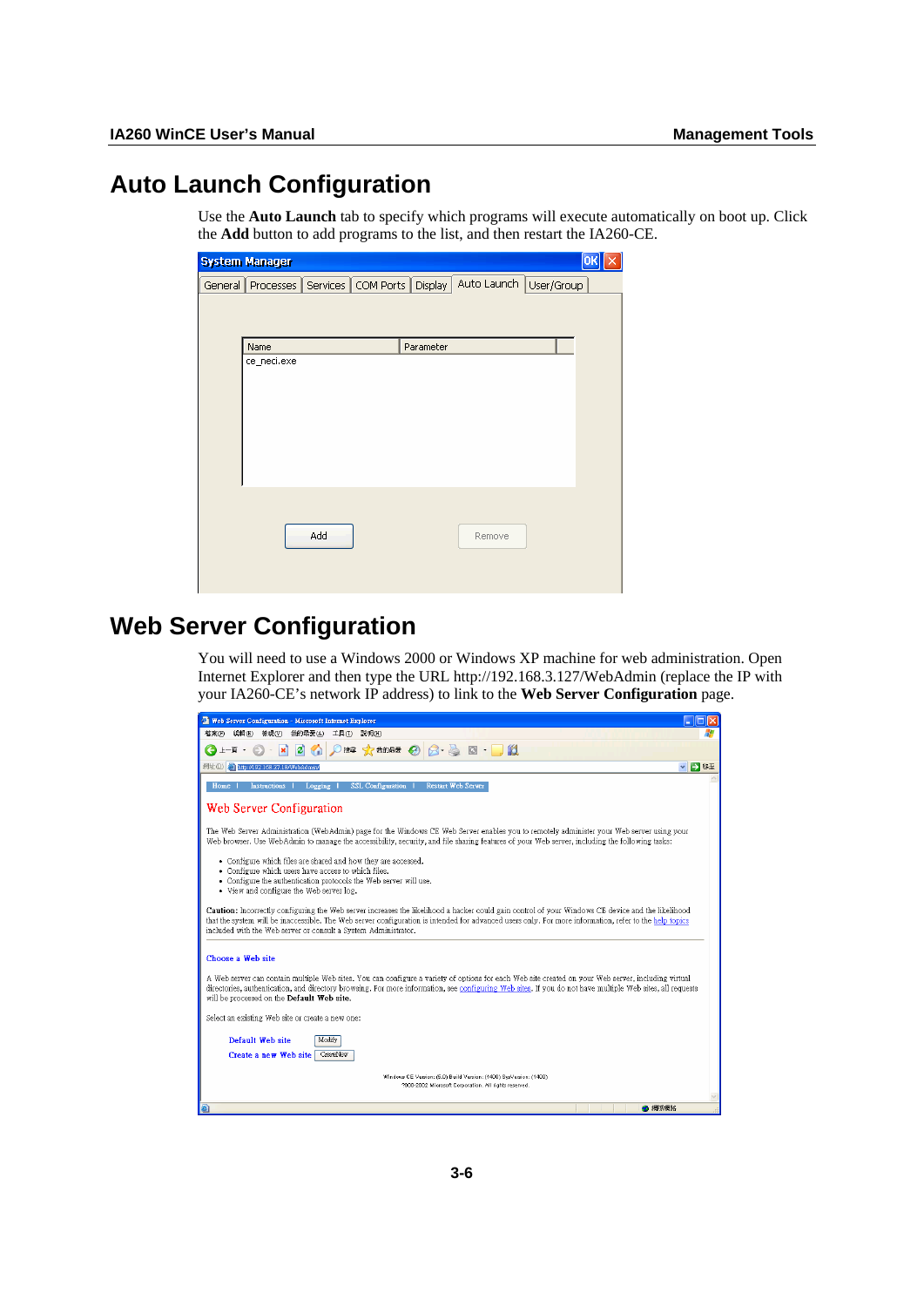You can now create a new web site or create a virtual web path for your web application.

|                                         | Virtual Directory List - Microsoft Internet Explorer                                                                                                    |
|-----------------------------------------|---------------------------------------------------------------------------------------------------------------------------------------------------------|
| 検視(V)<br>檔案(E)<br>編輯(E)                 | 我的最愛(A)<br>工具(I)<br>説明(H)                                                                                                                               |
| 上一頁→                                    | 搜尋 マス 我的最爱 (2)<br>飽<br>$\Box$                                                                                                                           |
| http://192.168.27.18/WebAdmin/<br>網址(D) | ▽ → 移至                                                                                                                                                  |
| Home<br><b>Instructions</b>             | <b>SSL Configuration</b><br><b>Restart Web Server</b><br>Logging                                                                                        |
|                                         | Virtual Directory Configuration                                                                                                                         |
|                                         | Virtual directories provide a mapping from the URL a client browser requests and the page returned by the Web server. For more information, click here. |
|                                         | Return to the Default Web site configuration page.                                                                                                      |
|                                         |                                                                                                                                                         |
|                                         |                                                                                                                                                         |
| Virtual Path                            | Physical Path                                                                                                                                           |
|                                         | \windows\www\wwwpub\<br>Modify<br><b>Delete</b>                                                                                                         |
| /WebAdmin/                              | \windows\httpdadm.dll<br>Modify                                                                                                                         |
| /MsmgAdmin/                             | \windows\msmgadmext.dll<br>Modify                                                                                                                       |
| /Msma/                                  | \windows\stmpIsapi.dll<br>Modify                                                                                                                        |
| /SysAdmin/                              | \windows\sysisapi.dll<br>Modify                                                                                                                         |
| /remoteadmin/                           | \windows\REMOTEADMIN.dll<br>Modify                                                                                                                      |
|                                         | /remoteadminimages/ \windows\www\remoteadmin\images<br>Modify                                                                                           |
| /upnp/                                  | \windows\upnp\<br>Modify                                                                                                                                |
| /upnpisapi/                             | \windows\upnpsvc.dll<br>Modify                                                                                                                          |
| Create a new virtual directory          |                                                                                                                                                         |
|                                         | Windows CE Version: (5.0) Build Version: (1400) SysVersion: (1400)                                                                                      |
|                                         | 7000-2002 Microsoft Corporation. All rights reserved.                                                                                                   |
|                                         |                                                                                                                                                         |
| e                                       | ● 網際網路                                                                                                                                                  |

You can also change the authentication for each web virtual directory.

| Virtual Directory Configuration - Microsoft Internet Explorer                                                                             |                             |                          |                                                                                                                                                   |
|-------------------------------------------------------------------------------------------------------------------------------------------|-----------------------------|--------------------------|---------------------------------------------------------------------------------------------------------------------------------------------------|
| 編輯(E) 檢視(V)<br>我的最愛(A)<br>檔案(F)                                                                                                           | 工具(T)                       | 説明(H)                    |                                                                                                                                                   |
| $\mathbf{x}$ 2 $\mathbf{c}$<br>$2L - \overline{A}$ $\cdot$ $\circ$ $\cdot$                                                                |                             |                          | ◎脾 ☆ 熱味 ② 8 · ◎ 8 · 13                                                                                                                            |
| 網址(D) http://192.168.27.18/WebAdmin/                                                                                                      |                             |                          | → 移至<br>$\checkmark$                                                                                                                              |
| Return to the Default Web site configuration page.                                                                                        |                             |                          | Virtual paths provide a mapping from the URL a client browser requests and the page returned by the Web server. For more information, click here. |
| Return to the virtual directory listing page.                                                                                             |                             |                          |                                                                                                                                                   |
| Virtual path mapping<br>When connecting to this resource, content should come from:                                                       |                             |                          |                                                                                                                                                   |
| Virtual Directory<br>/remoteadmin/<br>\windows\REMOTEADMIN.dll                                                                            |                             |                          | Physical Directory or Redirection URL                                                                                                             |
| <b>User settings</b>                                                                                                                      |                             |                          | Who is allowed to access this resource? The Level Required must be User or Administrator for the Allowed Users setting to take effect.            |
| Level Required (Help)                                                                                                                     |                             | Allowed Users (Help)     |                                                                                                                                                   |
| User                                                                                                                                      | Configure the allowed users |                          |                                                                                                                                                   |
| Authentication and directory browsing<br>If a value is set to default, the virtual directory will use the default value for the Web site. |                             |                          |                                                                                                                                                   |
|                                                                                                                                           |                             | Enabled Disabled Default |                                                                                                                                                   |
| Directory Browsing (Help)                                                                                                                 | O                           | O                        | $\odot$                                                                                                                                           |
| Basic Authentication (Help)                                                                                                               | ∩                           | ∩                        | $\circ$                                                                                                                                           |
| <b>NTLM Authentication (Help)</b>                                                                                                         | $\bigcirc$                  | Ο                        | $\circledcirc$                                                                                                                                    |
| Permissions granted<br>Once a user has access, what actions are they allowed to take on if? (Help)                                        |                             |                          |                                                                                                                                                   |
| Read<br>$\overline{\mathbf{v}}$                                                                                                           |                             |                          | If checked, clients may download files from this resource.                                                                                        |
| <b>Real</b><br>Events<br>(6) 完成                                                                                                           |                             |                          | If should allow a consequently ADI supervisors on this consequent<br>● 網際網路                                                                       |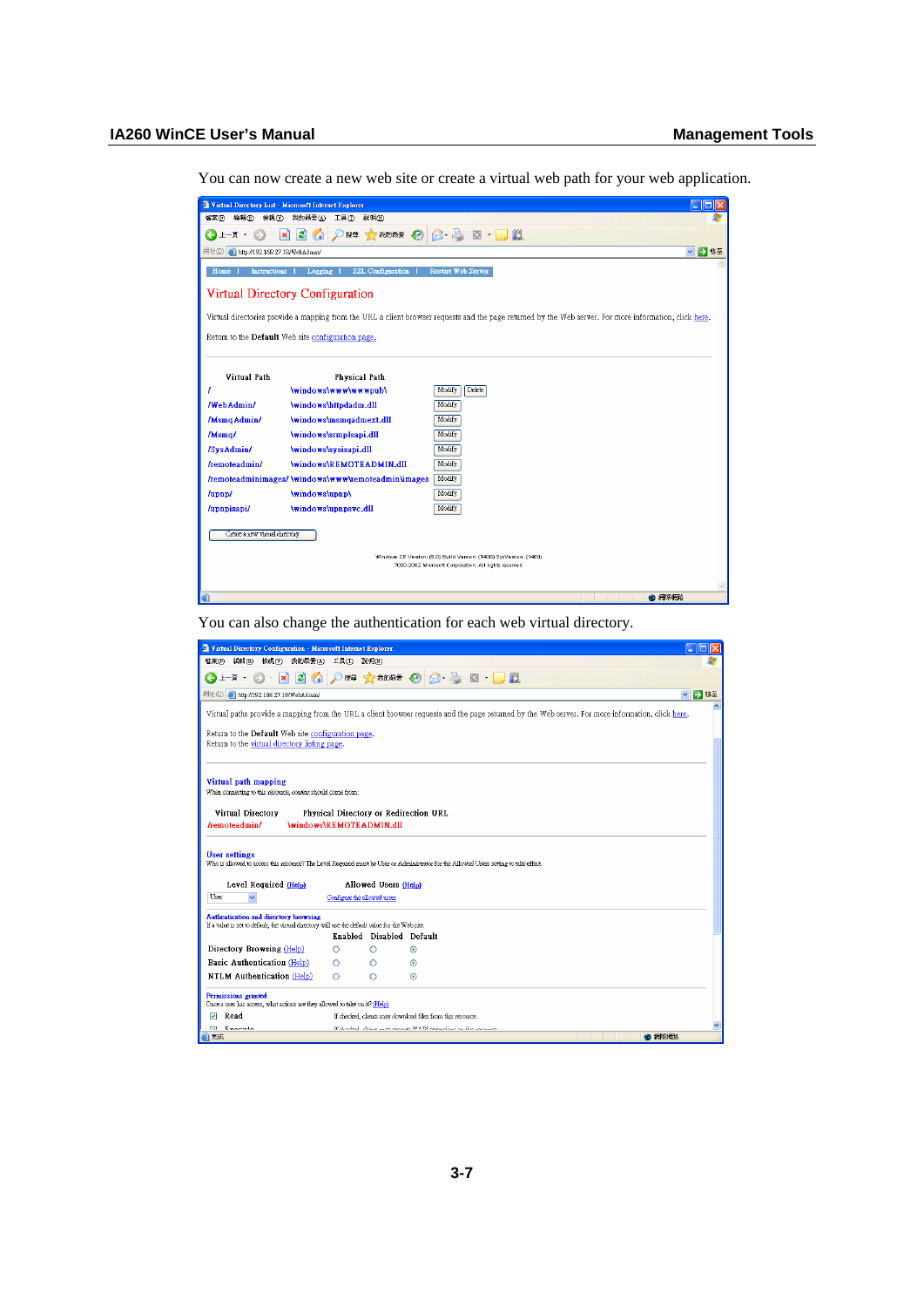# <span id="page-30-0"></span>**Firmware Upgrade Procedure**

To upgrade the IA260-CE firmware, you must download the firmware upgrade installation file located on the software CD. The latest firmware version can be downloaded from the Moxa Download Center at [http://www.moxa.com/support/resource\\_category.aspx](http://www.moxa.com/support/resource_category.aspx)

Use the following steps to upgrade the firmware. Before you start, make sure your PC has the TFTP server software installed correctly.

- 1. Locate the firmware file (e.g., IA260CE\_V1.0\_07091112.hfm).
- 2. Go to the Boot Loader menu first (see chapter 2 section 4 for instructions). Select option **(2) TFTP Config.**

| PS PComm Terminal Emulator - COM2,115200, None, 8,1, ANSI<br>$\blacksquare$ lo                                                                                                                             |                                        |
|------------------------------------------------------------------------------------------------------------------------------------------------------------------------------------------------------------|----------------------------------------|
| Profile Edit PortManager Window Help                                                                                                                                                                       |                                        |
|                                                                                                                                                                                                            |                                        |
| COM2,115200, None, 8, 1, ANSI                                                                                                                                                                              | $\blacksquare$ $\blacksquare$ $\times$ |
| Init Debug Serial OK<br>DTR Init Timer OK<br>Init Platform<br>RTS<br>Init Flash<br>TotalSector: 0x80<br>SectorSize: 0x20000<br>TotalSector: 0x80<br>SectorSize: 0x20000<br>Tnit MOXA HART                  |                                        |
| Init RTC<br>Init Canbus<br>Moxa Technologies Co., Ltd Version 1.3.0.0<br>Make date: (Aug 1 2007 - 14:55:12)<br>Module Name : IA261-CE Serial No. : 7<br>MACO: 00:90:E8:00:D0:0D<br>MAC1: 00:90:E8:00:D0:0E |                                        |
| (2) TFTP Config<br>(1) Firmware Update<br>(3) Reset to Factory Default (4) Format Flash Disk and Reset OS<br>Command>><br>State: OPEN<br>CTS DSR RT DCD Ready                                              |                                        |

Select option **(2) User Configure** and then input the local IP address for the IA260-CE and server IP address (i.e., the TFTP host IP Address)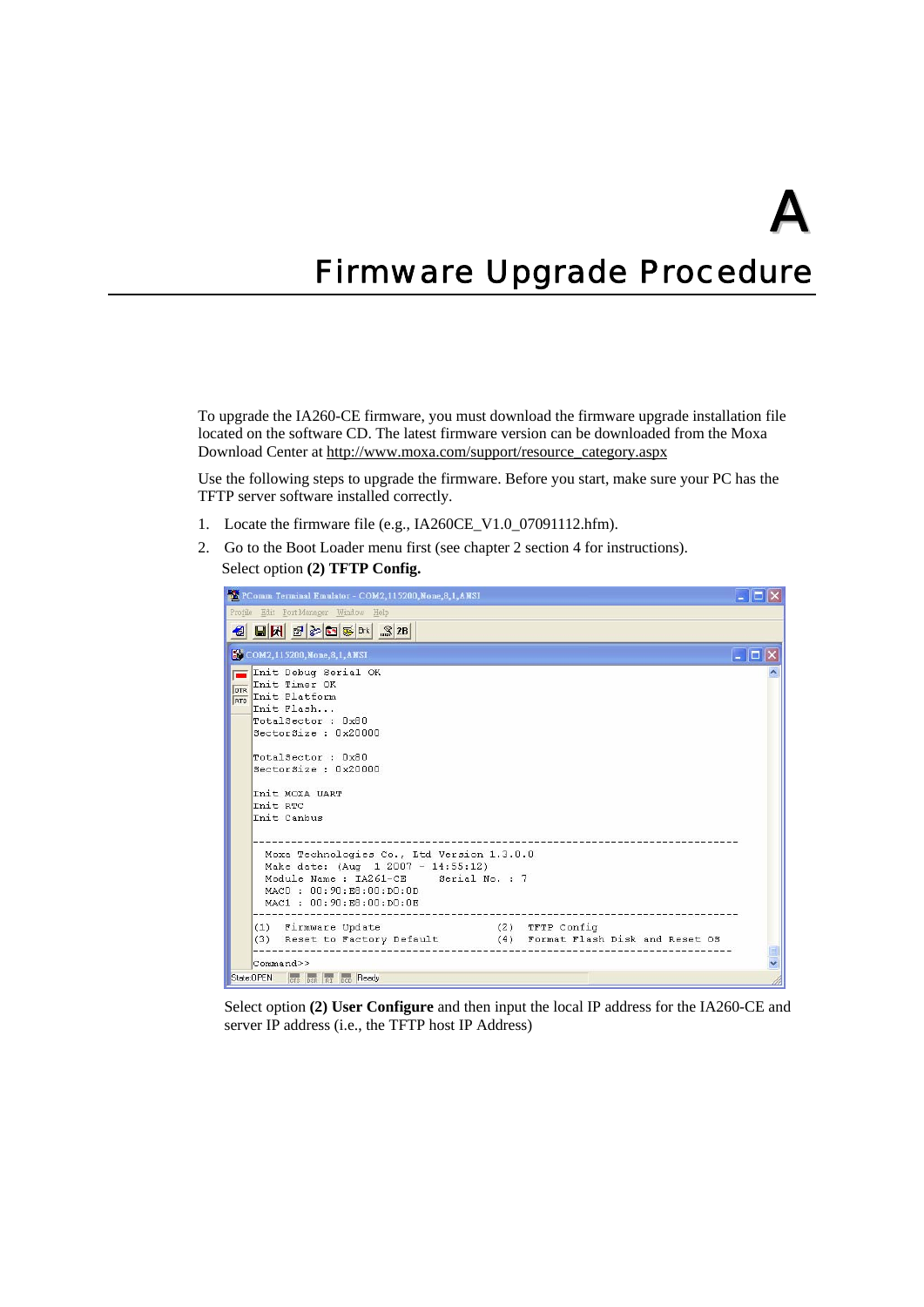| PComm Terminal Emulator - COM2,115200, None, 8, 1, ANSI                                                                                                                                       |  |
|-----------------------------------------------------------------------------------------------------------------------------------------------------------------------------------------------|--|
| Profile Edit PortManager Window Help                                                                                                                                                          |  |
| -3 日內 6 20 5 <sub>PK</sub> 3 28                                                                                                                                                               |  |
| COM2,115200, None, 8, 1, ANSI                                                                                                                                                                 |  |
| Make date: (Aug 1 2007 - 14:55:12)<br>Module Name : IA261-CE Serial No. : 7<br>DTR<br>MACO: 00:90:E8:00:D0:0D<br><b>RTS</b><br>MAC1: 00:90:E8:00:D0:0E<br>---------------------               |  |
| (2) TFTP Config<br>(1) Firmware Update<br>(3) Reset to Factory Default (4) Format Flash Disk and Reset OS                                                                                     |  |
| Command>>2<br>Moxa Technologies Co., Ltd Version 1.3.0.0<br>Make date: (Aug 1 2007 - 14:55:12)<br>Module Name : IA261-CE Serial No. : 7<br>MACO: 00:90:E8:00:D0:0D<br>MAC1: 00:90:E8:00:D0:0E |  |
| (1) Set to Default<br>(2) User Configure<br>(3) Show Configure                                                                                                                                |  |
| Command>>2                                                                                                                                                                                    |  |
| Please key in Local IP (XXX.XXX.XXX.XXX) - :192.168.27.135                                                                                                                                    |  |
| Please key in Server IP (XXX.XXX.XXX.XXX) - :192.168.27.1                                                                                                                                     |  |
| State: OPEN<br>DSR RI DCD Ready                                                                                                                                                               |  |

Select **(3) Show Configure** to check the local IP and server IP.

|                          | PComm Terminal Emulator - COM2,115200, None, 8, 1, ANSI                                                                                                                                |  |
|--------------------------|----------------------------------------------------------------------------------------------------------------------------------------------------------------------------------------|--|
|                          | Profile Edit Port Manager Window Help                                                                                                                                                  |  |
|                          | 4 HR 2005 RK 328                                                                                                                                                                       |  |
|                          | COM2,115200, None, 8,1, ANSI                                                                                                                                                           |  |
| <b>DTR</b><br><b>RTS</b> | Serial No. : 7<br>Module Name: TA261-CE<br>MACO: 00:90:E8:00:DO:0D<br>MAC1: 00:90:E8:00:D0:0E                                                                                          |  |
|                          | (2) User Configure<br>(1) Set to Default<br>(3) Show Configure                                                                                                                         |  |
|                          | Commonand>>3<br>***** <del>**************************</del> *****<br>Local IP : 192.168.27.135(COA81B87)<br>Server IP : 192.168.27.1(COA81BO1)<br>************************************ |  |
|                          | Moxa Technologies Co., Ltd Version 1.3.0.0<br>Make date: (Aug 1 2007 - 14:55:12)<br>Module Name : IA261-CE Serial No. : 7<br>MACO: 00:90:E8:00:D0:0D<br>MAC1: 00:90:E8:00:D0:0E        |  |
|                          | (2) User Configure<br>(1) Set to Default<br>(3) Show Configure                                                                                                                         |  |
|                          | Command>><br>State: OPEN<br><b>CTS</b> DSR RT DCD Ready                                                                                                                                |  |

After confirming the IP configuration, press **ESC** to return to the main menu.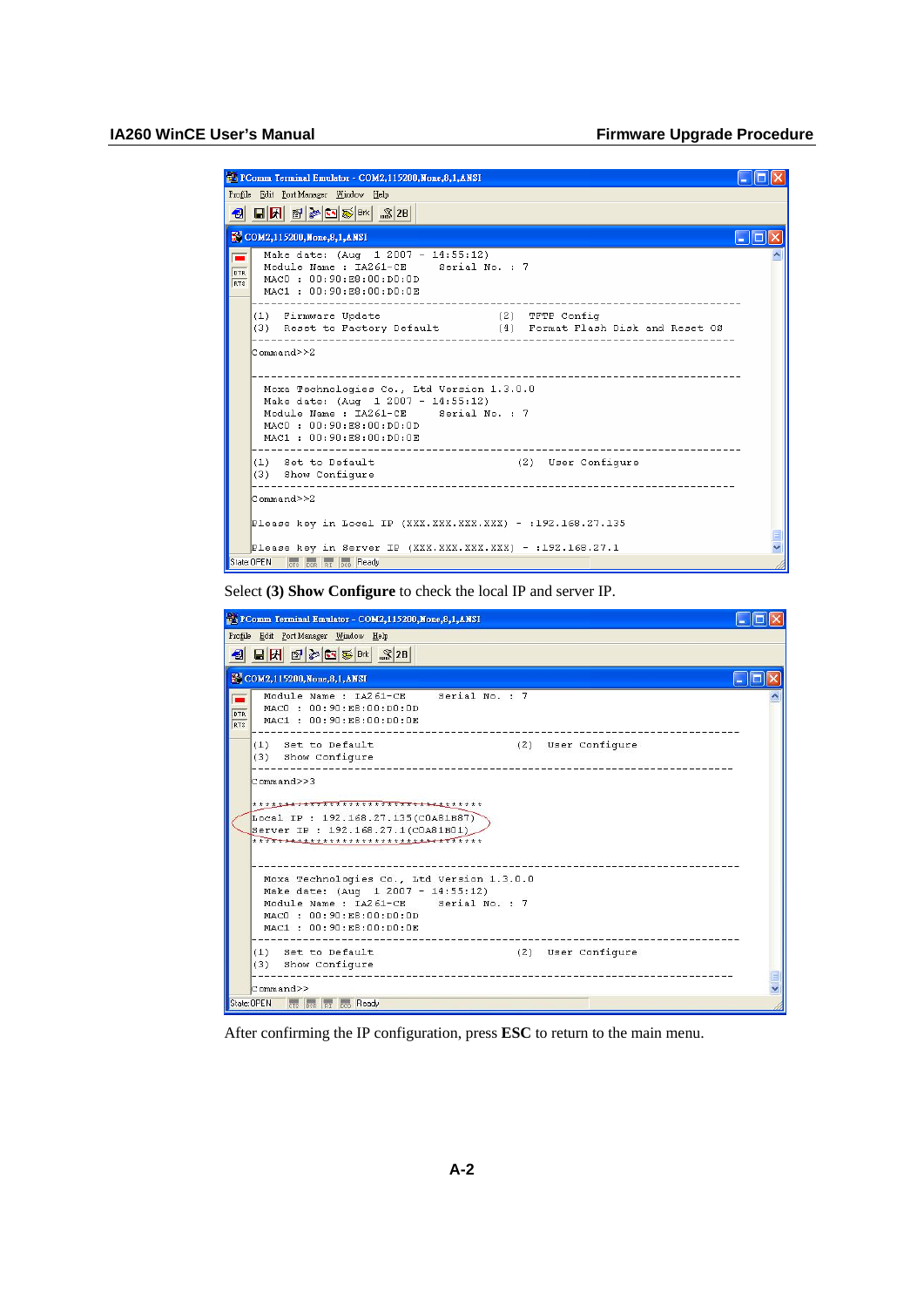#### 3. Select **(1) Firmware Update**.

| PComm Terminal Emulator - COM2,115200, None, 8,1, AN SI                                                                                                                                                           |  |
|-------------------------------------------------------------------------------------------------------------------------------------------------------------------------------------------------------------------|--|
| Profile Edit PortManager Window Help                                                                                                                                                                              |  |
| $\boxed{1}$ $\boxed{2}$ $\boxed{3}$ $\boxed{3}$ $\boxed{3}$ $\boxed{3}$ $\boxed{3}$ $\boxed{3}$ $\boxed{3}$ $\boxed{4}$ $\boxed{5}$ $\boxed{6}$ $\boxed{5}$ $\boxed{6}$ $\boxed{6}$ $\boxed{5}$ $\boxed{28}$<br>€ |  |
| ECOM2,115200, None, 8,1, ANSI<br><u>. 10</u>                                                                                                                                                                      |  |
| (3) Show Configure                                                                                                                                                                                                |  |
| DTR<br>Command>><br>RTS                                                                                                                                                                                           |  |
| Moxa Technologies Co., Itd Version 1.3.0.0<br>Make date: (Aug 1 2007 - 14:55:12)<br>Module Name : IA261-CE Serial No. : 7<br>MACO: 00:90:E8:00:D0:0D<br>MAC1: 00:90:E8:00:D0:0E                                   |  |
| (1) Firmware Update<br>(Z) TFTP Config<br>(3) Reset to Factory Default (4) Format Flash Disk and Reset OS                                                                                                         |  |
| Command>>1                                                                                                                                                                                                        |  |
| Moxa Technologies Co., Itd Version 1.3.0.0<br>Make date: (Aug. 1 2007 - 14:55:12)<br>Module Name : IA261-CE Serial No. : 7<br>MACD : 00:90:RB:00:00:0n<br>MAC1: 00:90:E8:00:D0:0E                                 |  |
| (1) Load from LAN2 (TFTP)                                                                                                                                                                                         |  |
| Command≻≻                                                                                                                                                                                                         |  |
| State: OPEN<br>CTS DSR RT DCD Ready                                                                                                                                                                               |  |

Select **(1) Load from LAN2** and then input the firmware file name (e.g., IA260CE\_V1.0\_0704210.hfm) and press **Enter**.

| PComm Terminal Emulator - COM2,115200,None,8,1,ANSI                                                                                                                                            |
|------------------------------------------------------------------------------------------------------------------------------------------------------------------------------------------------|
| Frofile Edit PortManager Window Help                                                                                                                                                           |
| €                                                                                                                                                                                              |
| COM2, 115200, None, 8, 1, ANSI                                                                                                                                                                 |
| $\mathbb{C}$ ommand $\geq$                                                                                                                                                                     |
| DTR<br>Moxa Technologies Co., Ltd Version 1.3.0.0<br>RTS<br>Make date: (Aug 1 2007 - 14:55:12)<br>Module Name : IA261-CE Serial No. : 7<br>MACO: 00:90:E8:00:D0:OD<br>MAC1 : 00:90:E8:00:D0:0E |
| (2) TFTP Config<br>(1) Firmware Update<br>(3) Reset to Factory Default (4) Format Flash Disk and Reset OS<br>-------------------------<br>Command>>1                                           |
| Moxa Technologies Co., Ltd Version 1.3.0.0<br>Make date: (Aug 1 2007 - 14:55:12)<br>Module Name : IA261-CE Serial No. : 7<br>MACO : 00:90:E8:00:D0:0D<br>MAC1: 00:90:E8:00:D0:0E               |
| $(1)$ Load from LAN 2 (TFTP)<br>C <sub>ommand</sub> >1                                                                                                                                         |
| File Name (NR. hfm) : IA262CE V1.0 07042410. hfm                                                                                                                                               |
| State:DPEN<br><b>DETS DRP RT DRCD Ready</b>                                                                                                                                                    |